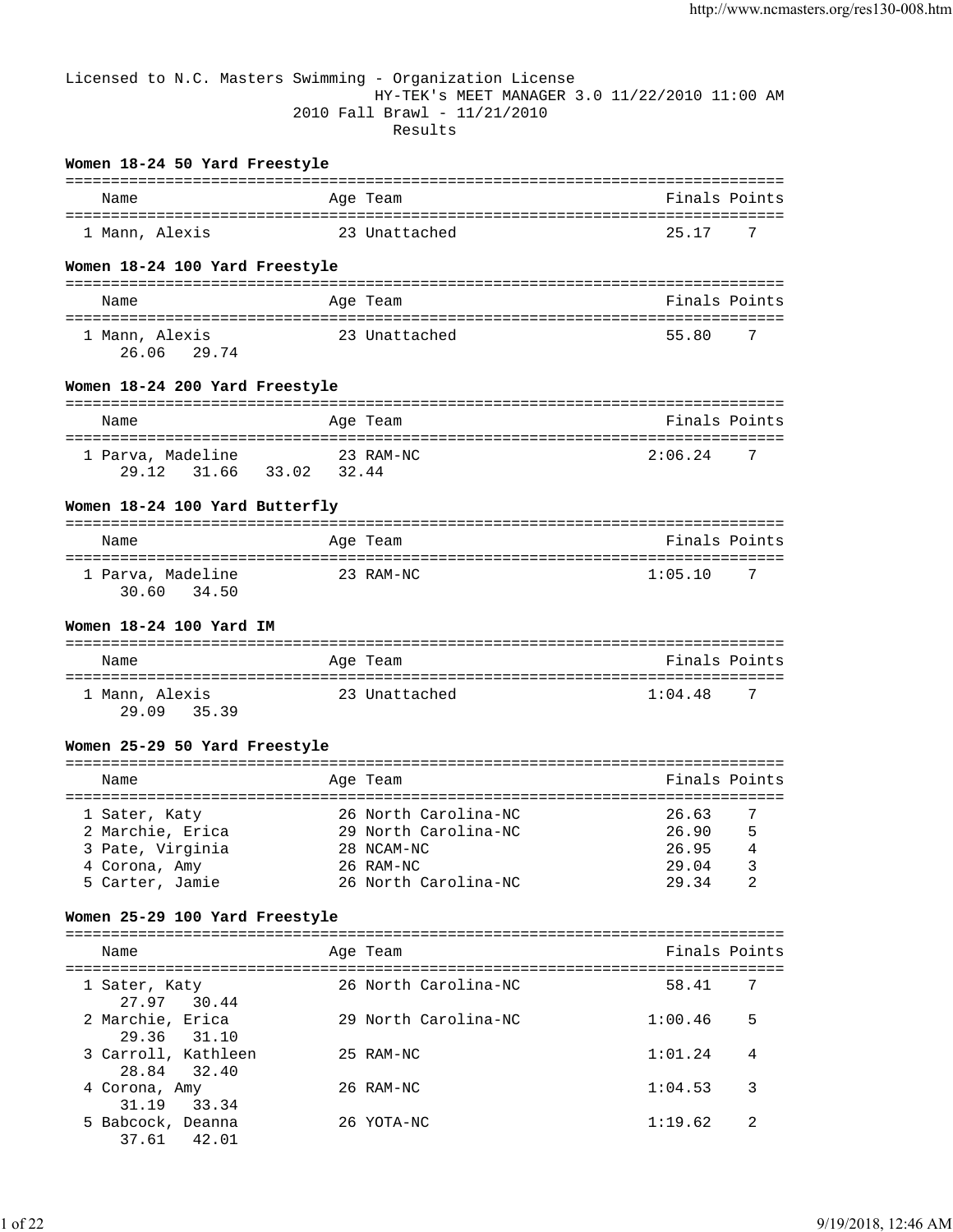### **Women 25-29 200 Yard Freestyle**

| Name                                    | Age Team                      | Finals Points  |
|-----------------------------------------|-------------------------------|----------------|
| 1 Sater, Katy<br>28.84 31.18<br>32.02   | 26 North Carolina-NC<br>32.95 | 2:04.99<br>- 7 |
| 2 Carter, Jamie<br>37.72<br>33.11 36.28 | 26 North Carolina-NC<br>37.96 | 2:25.07<br>5   |
| 3 Greene, Julie<br>36.98 41.28<br>41.73 | 26 North Carolina-NC<br>39.37 | 2:39.36<br>4   |

# **Women 25-29 100 Yard Backstroke**

| Name                           | Age Team             | Finals Points |
|--------------------------------|----------------------|---------------|
| 1 Sater, Katy<br>30.99 32.82   | 26 North Carolina-NC | 1:03.81       |
| 2 Greene, Julie<br>38.15 39.07 | 26 North Carolina-NC | .5<br>1:17.22 |

### **Women 25-29 200 Yard Stroke**

| Name          |                   | Age Team |                      | Finals Points |
|---------------|-------------------|----------|----------------------|---------------|
| 1 Sater, Katy |                   |          | 26 North Carolina-NC | 2:21.57       |
|               | 32.91 35.56 36.45 | 36.65    |                      |               |

### **Women 25-29 100 Yard Breaststroke**

| Name                            | Age Team             | Finals Points  |
|---------------------------------|----------------------|----------------|
| 1 Pate, Virginia<br>34.88 38.02 | 28 NCAM-NC           | 1:12.90<br>- 7 |
| 2 Greene, Julie<br>43.50 47.85  | 26 North Carolina-NC | -5<br>1:31.35  |

# **Women 25-29 200 Yard Stroke**

| Name                              | Age Team             | Finals Points |
|-----------------------------------|----------------------|---------------|
|                                   |                      |               |
| 1 Pate, Virginia                  | 28 NCAM-NC           | 2:39.52       |
| 37.20 40.07 40.76 41.49           |                      |               |
| -- Carter, Jamie                  | 26 North Carolina-NC | DO            |
| Arms not in same horizontal plane |                      |               |
| 36.42 40.94 42.26 42.60           |                      |               |

# **Women 25-29 100 Yard Butterfly**

| Name                         |       | Age Team  | Finals Points |     |
|------------------------------|-------|-----------|---------------|-----|
| 1 Carroll, Kathleen<br>31 RO | 38.57 | 25 RAM-NC | 1:10.37       | - 7 |

### **Women 25-29 100 Yard IM**

| Name                               | Age Team             | Finals Points |   |
|------------------------------------|----------------------|---------------|---|
| 1 Pate, Virginia<br>29.47 35.30    | 28 NCAM-NC           | 1:04.77       | 7 |
| 2 Carter, Jamie<br>33.94 36.55     | 26 North Carolina-NC | 1:10.49       | 5 |
| 3 Carroll, Kathleen<br>32.81 38.23 | 25 RAM-NC            | 1:11.04       | 4 |
| 4 Marchie, Erica<br>34.45 40.57    | 29 North Carolina-NC | 1:15.02       | 3 |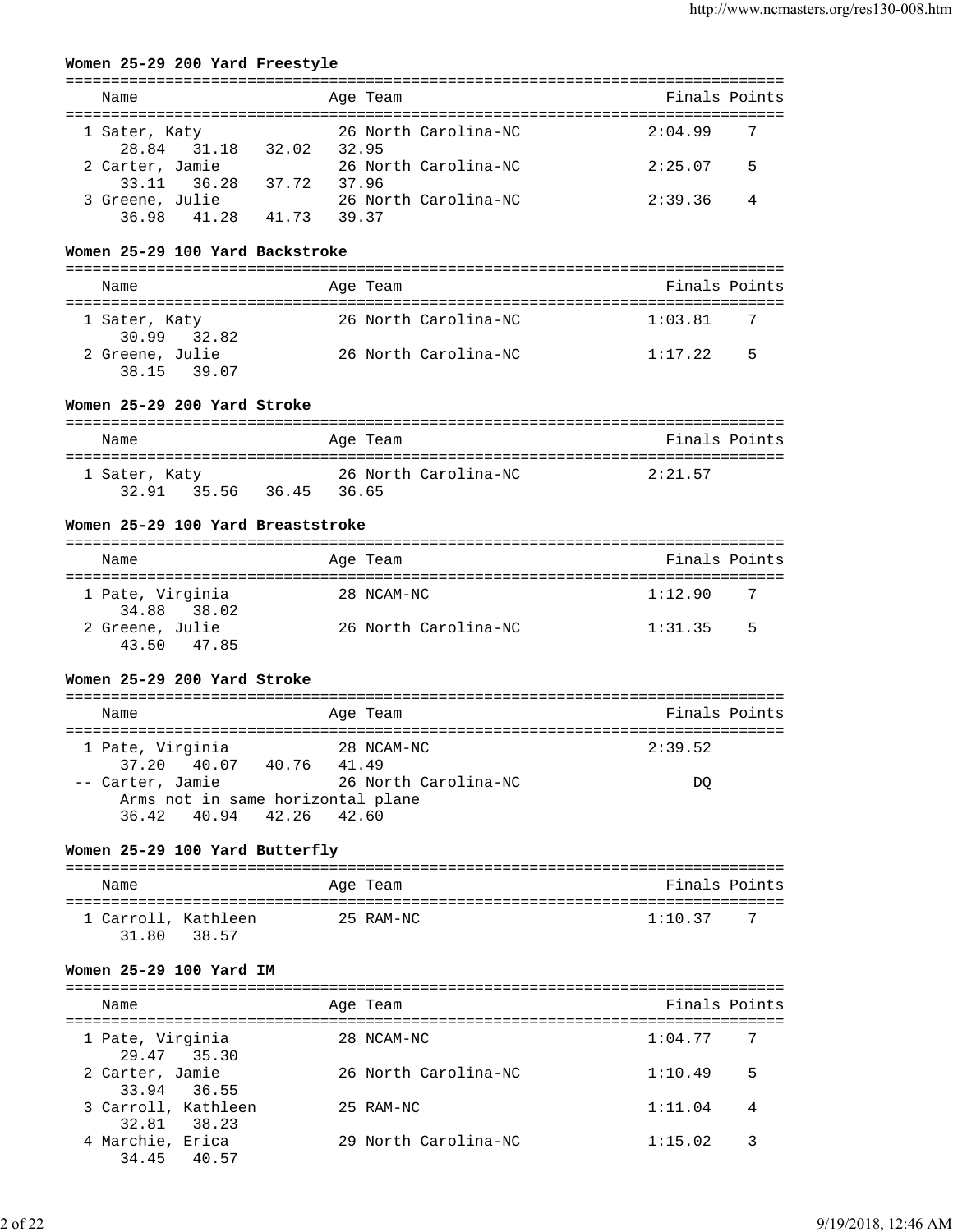| 5 Corona, Amy                  | 26 RAM-NC            | 1:16.57 | 2 |
|--------------------------------|----------------------|---------|---|
| 35.33 41.24<br>6 Greene, Julie | 26 North Carolina-NC | 1:17.98 |   |
| 36.27 41.71                    |                      |         |   |

# **Women 30-34 50 Yard Freestyle**

| Name               |  | Age Team             | Finals Points |   |  |  |  |
|--------------------|--|----------------------|---------------|---|--|--|--|
|                    |  |                      |               |   |  |  |  |
| 1 Gould, Meganne   |  | 30 North Carolina-NC | 29.54         |   |  |  |  |
| 2 DuTremble, Diana |  | 33 North Carolina-NC | 30.74         | 5 |  |  |  |
| 3 Wilhelm, Sarah   |  | 32 NCAM-NC           | 31.33         | 4 |  |  |  |
| 4 Sanchez, Teresa  |  | 30 DAMA-NC           | 34.14         | 3 |  |  |  |
| 5 Hopkins, Sarah   |  | 34 YOTA-NC           | 37 06         |   |  |  |  |

# **Women 30-34 100 Yard Freestyle**

| Name                               | Age Team      | Finals Points |    |
|------------------------------------|---------------|---------------|----|
| 1 McAmmond, Jordan<br>29.56 32.29  | 34 Unattached | 1:01.85       | -7 |
| 2 Yasukochi, Emily<br>29.41 32.50  | 33 NCAM-NC    | 1:01.91       | 5  |
| 3 Sanchez, Teresa<br>31.87 35.01   | $30$ DAMA-NC  | 1:06.88       | 4  |
| 4 Wilhelm, Sarah<br>33.70<br>38.36 | 32 NCAM-NC    | 1:12.06       | 3  |
| 5 Hopkins, Sarah<br>41.00<br>47.00 | 34 YOTA-NC    | 1:28.00       | 2  |

## **Women 30-34 200 Yard Freestyle**

| Name                               |       | Age Team                      | Finals Points               |
|------------------------------------|-------|-------------------------------|-----------------------------|
| 1 Gould, Meganne<br>35 58<br>40.97 | 42.45 | 30 North Carolina-NC<br>41 24 | $2:40$ 24<br>$\overline{7}$ |

### **Women 30-34 500 Yard Freestyle**

| Name                                                   |       | Age Team               |                                     |       |       | Finals Points    |    |
|--------------------------------------------------------|-------|------------------------|-------------------------------------|-------|-------|------------------|----|
| 1 McAmmond, Jordan<br>32.14<br>34.78<br>36.97<br>36.42 | 36.26 | 34 Unattached<br>36.67 | 36.68                               | 36.49 | 36.60 | 6:00.05<br>37.04 | -7 |
| 2 Janssen, Colleen<br>34.07<br>36.95<br>40.74<br>39.40 | 38.53 | 30 NCAM-NC<br>39.19    | 39.67                               | 40.41 | 40.45 | 6:29.70<br>40.29 | 5  |
| 3 DuTremble, Diana<br>34.97<br>40.71<br>45.41<br>42.47 | 43.80 | 44.22                  | 33 North Carolina-NC<br>44.22 44.95 |       | 44.88 | 7:10.41<br>44.78 | 4  |

# **Women 30-34 100 Yard Backstroke**

| Name                              | Age Team             | Finals Points |    |
|-----------------------------------|----------------------|---------------|----|
| 1 Yasukochi, Emily<br>36.18 38.94 | 33 NCAM-NC           | 1:15.12       | -7 |
| 2 Sanchez, Teresa<br>37.38 39.77  | 30 DAMA-NC           | 1:17.15       | 5  |
| 3 DuTremble, Diana<br>38.51 39.78 | 33 North Carolina-NC | 1:18.29       | 4  |
| 4 Hopkins, Sarah<br>48.78 51.18   | 34 YOTA-NC           | 1:39.96       | 3  |

### **Women 30-34 100 Yard Breaststroke**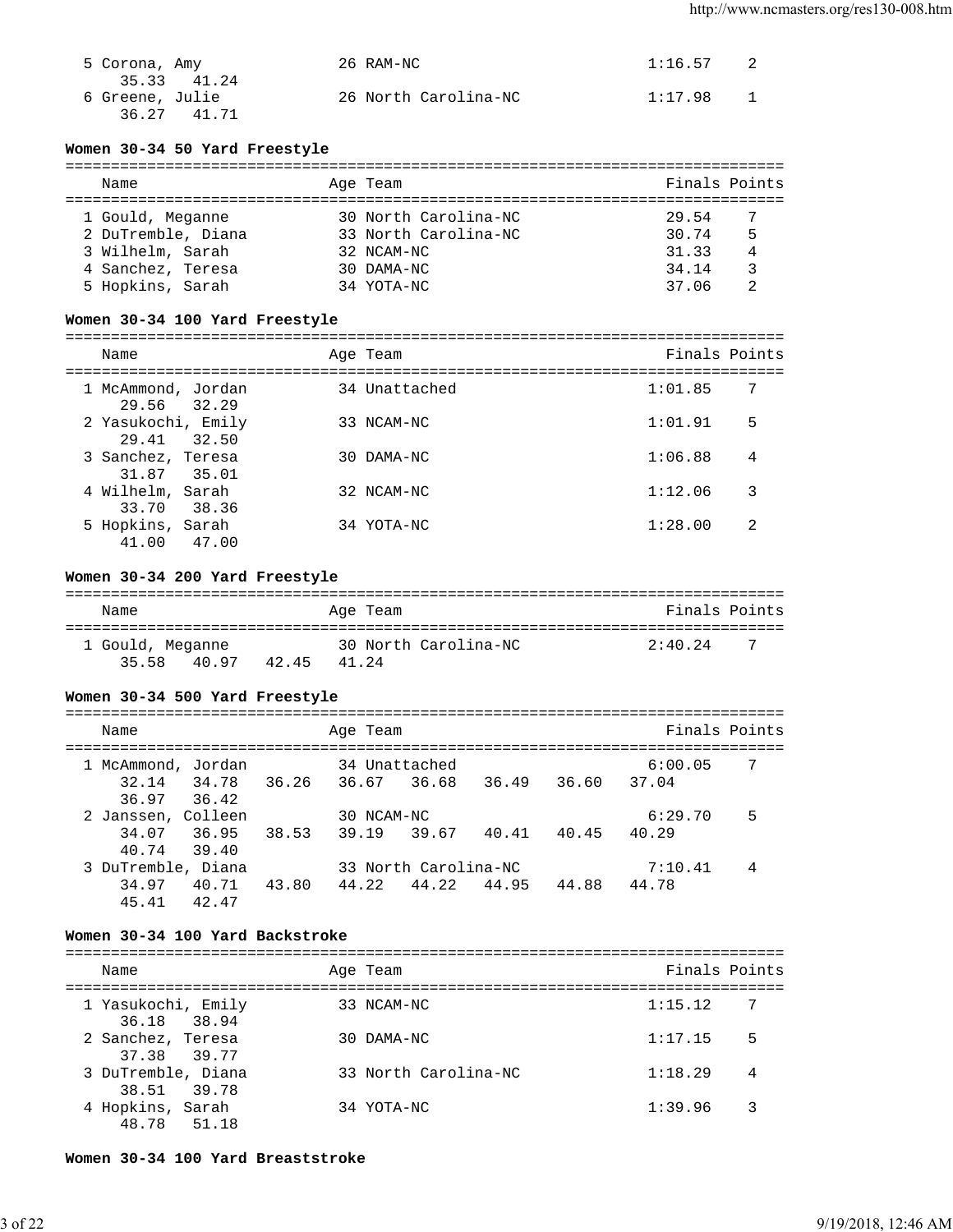| Name                                             |             | Age Team             | Finals Points                                    |    |
|--------------------------------------------------|-------------|----------------------|--------------------------------------------------|----|
|                                                  |             |                      |                                                  |    |
| 1 Janssen, Colleen<br>40.69<br>44.35             |             | 30 NCAM-NC           | 1:25.04                                          | 7  |
| 2 Wilhelm, Sarah<br>40.93<br>48.22               |             | 32 NCAM-NC           | 1:29.15                                          | 5  |
| 3 Gould, Meganne<br>44.62<br>47.83               |             | 30 North Carolina-NC | 1:32.45                                          | 4  |
| Women 30-34 100 Yard Butterfly                   |             |                      |                                                  |    |
| Name                                             |             | Age Team             | Finals Points                                    |    |
| 1 Sanchez, Teresa<br>36.64 45.01                 |             | 30 DAMA-NC           | 1:21.65                                          | 7  |
| 2 Hopkins, Sarah<br>47.51 56.88                  |             | 34 YOTA-NC           | 1:44.39                                          | -5 |
| Women 30-34 100 Yard IM                          |             |                      |                                                  |    |
| Name                                             |             | Age Team             | Finals Points                                    |    |
| 1 DuTremble, Diana<br>34.81<br>41.25             |             | 33 North Carolina-NC | 1:16.06                                          | 7  |
| 2 Gould, Meganne<br>35.54<br>42.22               |             | 30 North Carolina-NC | 1:17.76                                          | 5  |
| 3 Wilhelm, Sarah<br>36.66 44.38                  |             | 32 NCAM-NC           | 1:21.04                                          | 4  |
| 4 Hopkins, Sarah<br>45.28<br>49.45               |             | 34 YOTA-NC           | 1:34.73                                          | 3  |
| Women 30-34 200 Yard Stroke                      |             |                      |                                                  |    |
| Name                                             |             | Age Team             | Finals Points                                    |    |
| 1 Yasukochi, Emily<br>39.94 51.63 40.10<br>35.05 |             | 33 NCAM-NC           | 2:46.72                                          |    |
| Women 35-39 50 Yard Freestyle                    |             |                      |                                                  |    |
| Name                                             |             | Age Team             | Finals Points                                    |    |
| ===================<br>1 Braun, Erika            |             | 38 RAM-NC            | 24.76                                            | 7  |
| 2 Hall, Virginia                                 |             | 37 NCAM-NC           | 29.99                                            | 5  |
| Women 35-39 100 Yard Freestyle                   |             |                      |                                                  |    |
| Name                                             |             | Age Team             | Finals Points                                    |    |
| 1 Braun, Erika<br>27.86<br>25.88                 |             | 38 RAM-NC            | 53.74                                            | 7  |
| Women 35-39 200 Yard Freestyle                   |             |                      |                                                  |    |
| Name                                             |             | Age Team             | ===============================<br>Finals Points |    |
| 1 Hall, Virginia<br>33.61 36.98                  | 38.56 38.67 | 37 NCAM-NC           | 2:27.82                                          | 7  |
| Women 35-39 500 Yard Freestyle                   |             |                      |                                                  |    |
| Name                                             |             | Age Team             | Finals Points                                    |    |
|                                                  |             |                      |                                                  |    |

1 Packard, Andrea 35 TRYM-NC 5:35.60 7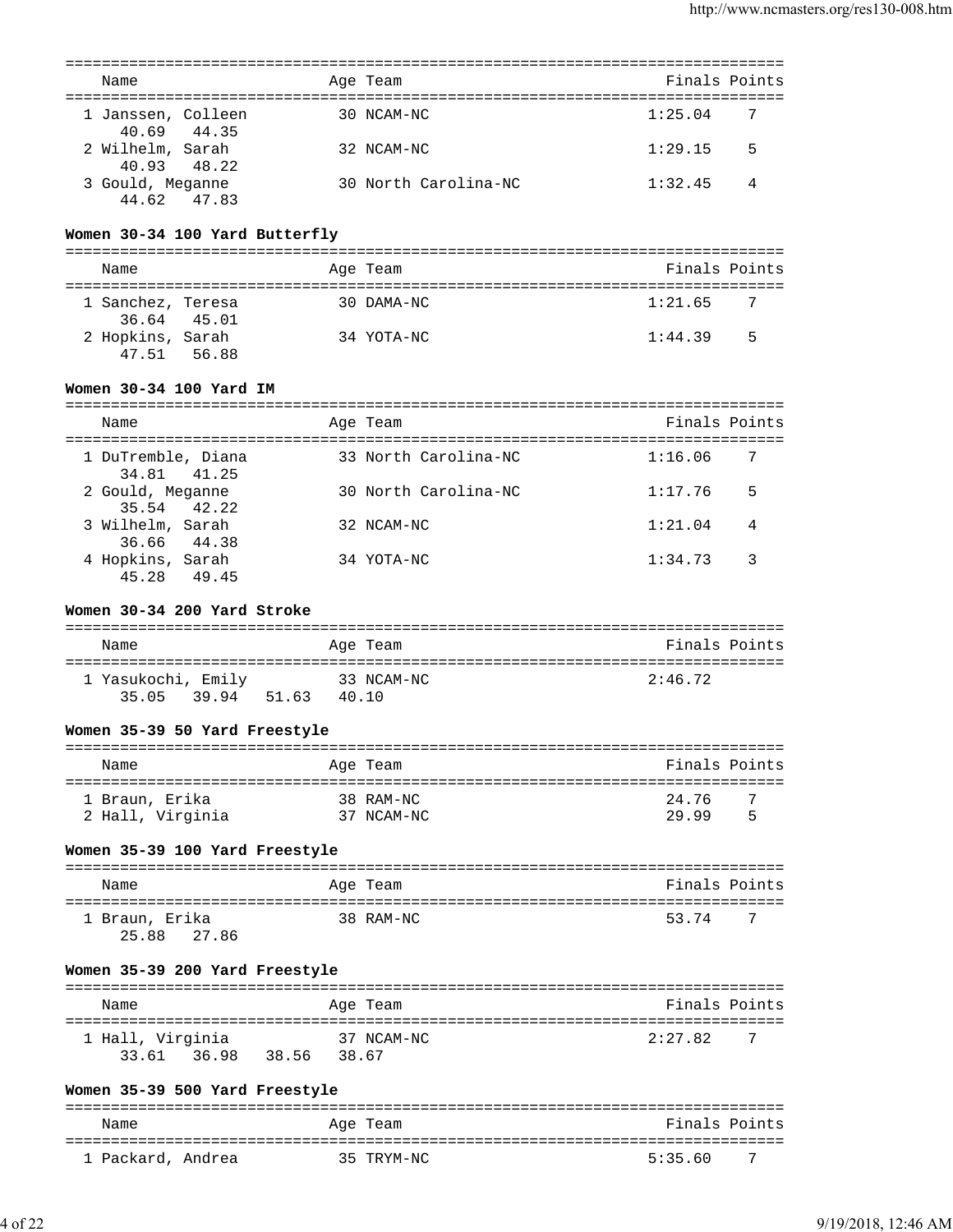| 31.16            | 33.58       | 33.82 34.05 33.95 33.74 33.85 33.70 |            |                   |         |    |
|------------------|-------------|-------------------------------------|------------|-------------------|---------|----|
| 33.81 33.94      |             |                                     |            |                   |         |    |
| 2 Hall, Virginia |             |                                     | 37 NCAM-NC |                   | 6:42.00 | -5 |
|                  | 36.68 39.85 | 40.58                               | 40.69      | 40.76 40.95 41.15 | 41.18   |    |
| 40.44 39.72      |             |                                     |            |                   |         |    |

# **Women 35-39 1650 Yard Freestyle**

| Name              |       |       | Age Team   |               |       |       | Finals Points |     |
|-------------------|-------|-------|------------|---------------|-------|-------|---------------|-----|
|                   |       |       |            |               |       |       |               |     |
| 1 Packard, Andrea |       |       | 35 TRYM-NC |               |       |       | 20:18.74      | - 7 |
| 31.42             | 34.07 | 34.19 | 34.44      | 34.36         | 34.59 | 34.75 | 34.79         |     |
| 34.79             | 34.49 | 34.73 | 34.79      | 34.31         | 35.22 | 34.81 | 34.84         |     |
| 34.70             | 34.92 | 34.81 |            | 33.48 1:07.63 | 41.38 | 39.95 | 39.24         |     |
| 38.98             | 38.50 | 38.21 | 38.82      | 38.58         | 37.64 | 36.59 | 37.17         |     |
| 37.55             |       |       |            |               |       |       |               |     |

# **Women 35-39 100 Yard Backstroke**

| Name           | Age Team  | Finals Points |
|----------------|-----------|---------------|
| 1 Braun, Erika | 38 RAM-NC | 1:01.27<br>-7 |
| 30 19<br>31.08 |           |               |

# **Women 35-39 100 Yard IM**

| Name                                                                             | Age Team   | Finals Points             |
|----------------------------------------------------------------------------------|------------|---------------------------|
| 1 Braun, Erika<br>27.58 33.66                                                    | 38 RAM-NC  | 1:01.24<br>$\overline{7}$ |
| -- Hall, Virginia<br>Shoulders past vertical toward breast - back<br>36.35 39.35 | 37 NCAM-NC | DO                        |

# **Women 40-44 50 Yard Freestyle**

| Name            |  | Age Team             | Finals Points |  |  |  |  |  |  |
|-----------------|--|----------------------|---------------|--|--|--|--|--|--|
|                 |  |                      |               |  |  |  |  |  |  |
| 1 Donahue, Beth |  | 40 NCAM-NC           | 28.00         |  |  |  |  |  |  |
| 2 Grego, Sonia  |  | 41 DAMA-NC           | 5<br>34.51    |  |  |  |  |  |  |
| 3 Crider, April |  | 42 North Carolina-NC | 39.11<br>4    |  |  |  |  |  |  |
| 4 Caskey, Laura |  | 42 NCAM-NC           | 46 59         |  |  |  |  |  |  |

# **Women 40-44 100 Yard Freestyle**

| Name                           | Age Team             | Finals Points |    |
|--------------------------------|----------------------|---------------|----|
| 1 Donahue, Beth<br>29.47 32.81 | 40 NCAM-NC           | 1:02.28       | 7  |
| 2 Grego, Sonia<br>37.00 39.51  | 41 DAMA-NC           | 1:16.51       | 5  |
| 3 Crider, April<br>42.06 45.47 | 42 North Carolina-NC | 1:27.53       | 4  |
| 4 Caskey, Laura<br>46.09 52.53 | 42 NCAM-NC           | 1:38.62       | -3 |

# **Women 40-44 200 Yard Freestyle**

| Name                     |       |       | Age Team |                      | Finals Points |     |
|--------------------------|-------|-------|----------|----------------------|---------------|-----|
| 1 Crider, April<br>41 27 | 45.29 | 47 52 | 48.15    | 42 North Carolina-NC | 3:02.23       | - 7 |

### **Women 40-44 500 Yard Freestyle**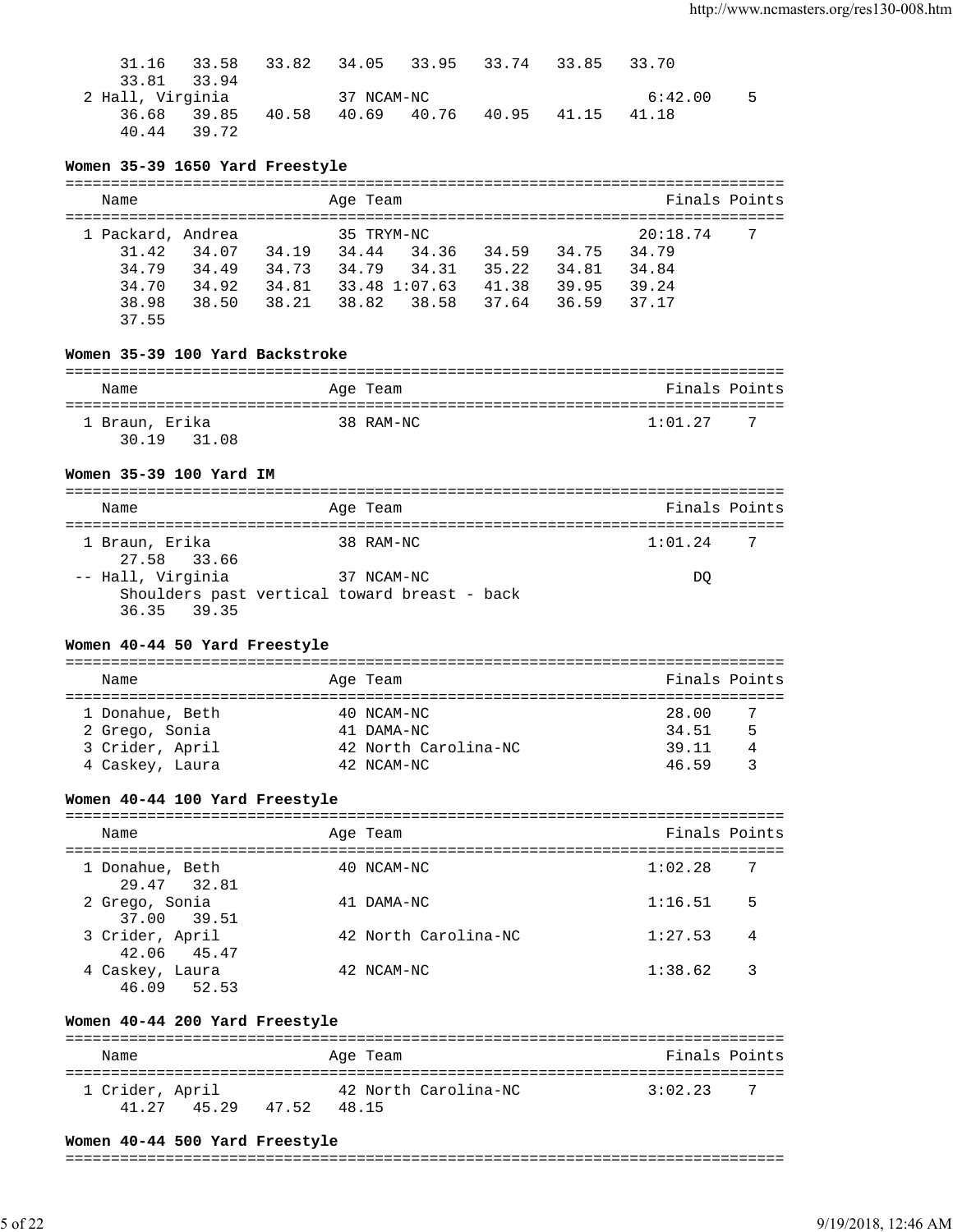| Name                                                                                                                                    |                               |       | Age Team               |                        |                         | Finals Points                  |   |
|-----------------------------------------------------------------------------------------------------------------------------------------|-------------------------------|-------|------------------------|------------------------|-------------------------|--------------------------------|---|
| ==========================<br>1 Williams, Heidi                                                                                         |                               |       | 41 DAMA-NC             |                        |                         | 5:40.84                        | 7 |
| 34.18 34.76<br>31.68<br>33.89<br>33.00                                                                                                  |                               |       |                        |                        | 34.95 34.72 34.57 34.49 | 34.60                          |   |
| 2 Hogan, Patrica                                                                                                                        |                               |       | 41 NCAM-NC             |                        |                         | 6:13.30                        | 5 |
| 32.81 35.80<br>38.88 37.90                                                                                                              | 36.57 37.36 37.79 38.63 38.56 |       |                        |                        |                         | 39.00                          |   |
| Women 40-44 1650 Yard Freestyle                                                                                                         |                               |       |                        |                        |                         |                                |   |
| Name                                                                                                                                    |                               |       | Age Team               |                        |                         | Finals Points                  |   |
| 1 Williams, Heidi                                                                                                                       |                               |       | 41 DAMA-NC             |                        |                         | 19:37.71                       | 7 |
| 33.09 35.66 35.91 35.93                                                                                                                 |                               |       |                        |                        | 36.31 36.36 36.22       | 36.23                          |   |
| 36.19 36.24 36.18 36.16 35.83 35.91 35.84                                                                                               |                               |       |                        |                        |                         | 36.03                          |   |
|                                                                                                                                         |                               |       |                        |                        |                         |                                |   |
| 35.84   36.01   35.93   35.66   35.79   35.89   35.80   35.48<br>35.67   35.79   35.74   35.64   35.42   35.77   35.17   34.77<br>33.25 |                               |       |                        |                        |                         |                                |   |
| Women 40-44 100 Yard Backstroke                                                                                                         |                               |       |                        |                        |                         |                                |   |
| Name                                                                                                                                    |                               |       | Age Team               |                        |                         | Finals Points                  |   |
| 1 Hogan, Patrica<br>35.32<br>36.11                                                                                                      |                               |       | 41 NCAM-NC             |                        |                         | 1:11.43                        | 7 |
| 2 Grego, Sonia<br>45.34<br>48.73                                                                                                        |                               |       | 41 DAMA-NC             |                        |                         | 1:34.07                        | 5 |
| -- Crider, April<br>Shoulders past vertical toward breast<br>45.45 49.73                                                                |                               |       |                        | 42 North Carolina-NC   |                         | DQ                             |   |
| Name<br>1 Williams, Heidi                                                                                                               |                               |       | Age Team<br>41 DAMA-NC |                        |                         | Finals Points<br>2:39.32       |   |
| 40.37 41.37<br>39.19                                                                                                                    |                               | 38.39 |                        |                        |                         |                                |   |
| Women 40-44 100 Yard IM                                                                                                                 |                               |       |                        |                        |                         |                                |   |
| Name                                                                                                                                    |                               |       | Age Team               |                        |                         | Finals Points<br>============= |   |
| 1 Donahue, Beth<br>34.70<br>41.60                                                                                                       |                               |       | 40 NCAM-NC             |                        |                         | 1:16.30                        | 7 |
| -- Crider, April<br>Shoulders past vertical toward breast - back<br>44.04<br>47.43                                                      |                               |       |                        | 42 North Carolina-NC   |                         | DQ                             |   |
| Women 45-49 50 Yard Freestyle                                                                                                           |                               |       |                        |                        |                         |                                |   |
| Name                                                                                                                                    |                               |       | Age Team               |                        |                         | Finals Points                  |   |
| 1 Linsley, Michele                                                                                                                      |                               |       | 45 WMAC-WI             |                        |                         | 31.03                          | 7 |
| 2 Rhodes, Kelley                                                                                                                        |                               |       |                        | 49 Virginia Masters-VA |                         | 33.39                          | 5 |
| 3 Wiggenhorn, Luann                                                                                                                     |                               |       | 49 YOTA-NC             |                        |                         | 39.28                          | 4 |
| 4 Tomlin, Elizabeth                                                                                                                     |                               |       |                        | 45 North Carolina-NC   |                         | 47.46                          | 3 |
| Women 45-49 100 Yard Freestyle                                                                                                          |                               |       |                        |                        |                         |                                |   |
| Name                                                                                                                                    |                               |       | Age Team               |                        |                         | Finals Points                  |   |
| 1 Linsley, Michele<br>35.57<br>37.44                                                                                                    |                               |       | 45 WMAC-WI             |                        |                         | 1:13.01                        | 7 |
| 2 Arustrung, Lee                                                                                                                        |                               |       | 47 RAM-NC              |                        |                         | 1:15.92                        | 5 |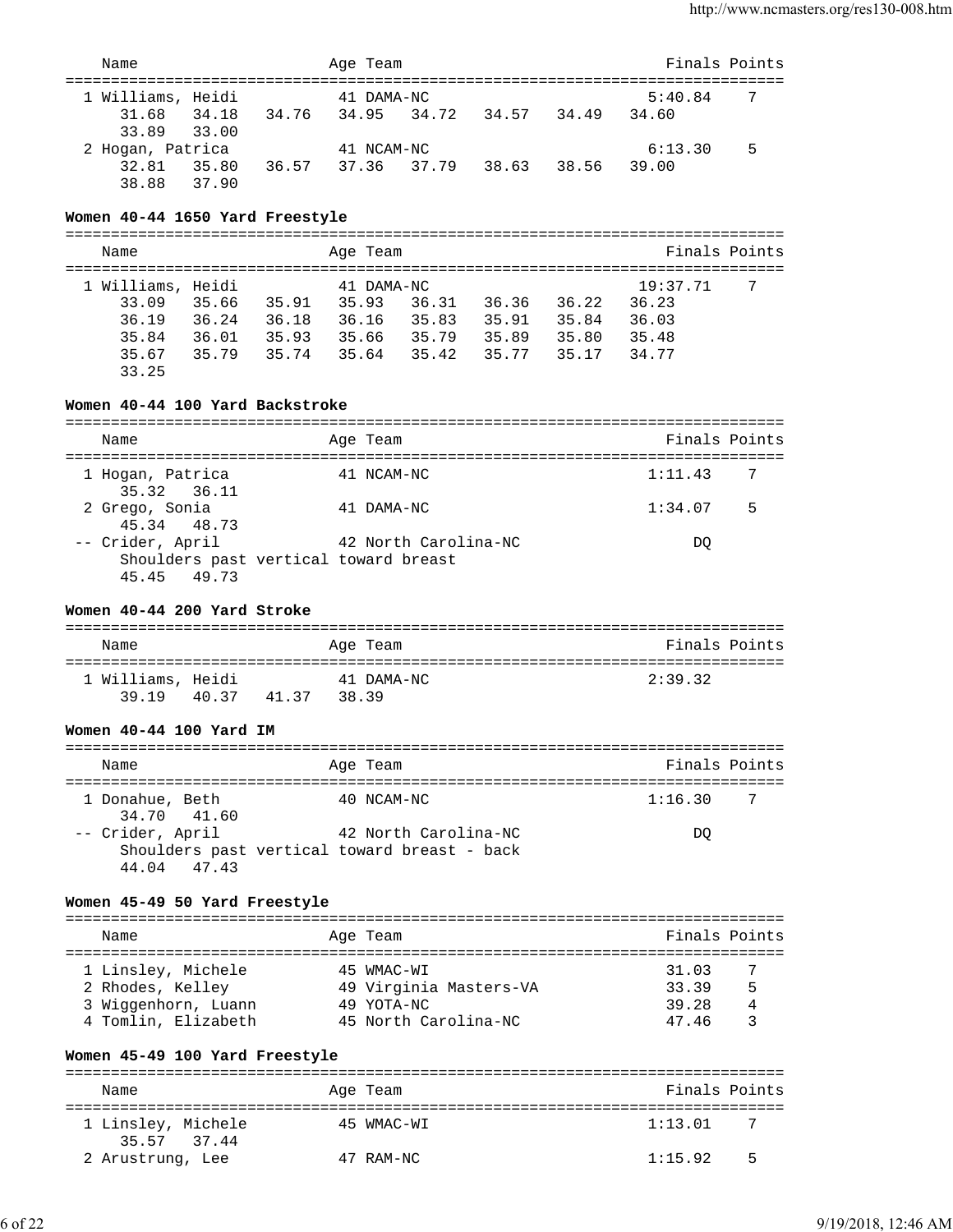| 34.12 41.80         |                      |             |  |
|---------------------|----------------------|-------------|--|
| 3 Wiggenhorn, Luann | 49 YOTA-NC           | $1:32.46$ 4 |  |
| 44.44 48.02         |                      |             |  |
| 4 Tomlin, Elizabeth | 45 North Carolina-NC | $1:56.46$ 3 |  |
| $51.33$ $1:05.13$   |                      |             |  |

## **Women 45-49 200 Yard Freestyle**

| Name             |                                                      | Age Team                        | Finals Points |    |
|------------------|------------------------------------------------------|---------------------------------|---------------|----|
| 1 Rhodes, Kelley | 39.46 43.44<br>45.12                                 | 49 Virginia Masters-VA<br>44.63 | 2:52.65       |    |
|                  | 2 Tomlin, Elizabeth<br>54.27 1:05.29 1:12.47 1:10.36 | 45 North Carolina-NC            | 4:22.39       | .5 |

# **Women 45-49 500 Yard Freestyle**

| Name                               |                |       | Age Team |           |             |       | Finals Points    |     |
|------------------------------------|----------------|-------|----------|-----------|-------------|-------|------------------|-----|
| 1 Arustrung, Lee<br>36.98<br>56.83 | 42.81<br>56.42 | 47.58 | 50.83    | 47 RAM-NC | 51.70 52.25 | 52.30 | 8:23.61<br>55.91 | - 7 |

# **Women 45-49 1650 Yard Freestyle**

| Name                    |       |       | Age Team |       |                        |       | Finals Points |   |
|-------------------------|-------|-------|----------|-------|------------------------|-------|---------------|---|
| 1 Hollings, Charlotte A |       |       |          |       | 46 Virginia Masters-VA |       | 20:22.21      | 7 |
| 33.18                   | 34.74 | 36.57 | 37.23    | 37.90 | 37.33                  | 37.80 | 38.39         |   |
| 37.97                   | 38.28 | 38.31 | 37.76    | 38.54 | 38.24                  | 37.41 | 38.35         |   |
| 37.20                   | 37.28 | 37.25 | 37.05    | 36.40 | 36.57                  | 36.72 | 36.96         |   |
| 36.71                   | 36.45 | 36.49 | 36.41    | 36.51 | 37.32                  | 36.94 | 36.98         |   |
| 34.97                   |       |       |          |       |                        |       |               |   |

# **Women 45-49 100 Yard Backstroke**

| Name                                       | Age Team             | Finals Points  |
|--------------------------------------------|----------------------|----------------|
| 1 Tomlin, Elizabeth<br>$1:04.83$ $1:09.64$ | 45 North Carolina-NC | 2:14 47<br>- 7 |

### **Women 45-49 100 Yard Breaststroke**

| Name                                   | Age Team               | Finals Points |                |
|----------------------------------------|------------------------|---------------|----------------|
| 1 Hollings, Charlotte A<br>38.52 43.77 | 46 Virginia Masters-VA | 1:22.29       | 7              |
| 2 Arustrung, Lee<br>44.64 48.73        | 47 RAM-NC              | 1:33.37       | 5              |
| 3 Linsley, Michele<br>45.28 49.20      | 45 WMAC-WI             | 1:34.48       | $\overline{4}$ |

### **Women 45-49 100 Yard IM**

| Name                                   | Age Team               | Finals Points |    |
|----------------------------------------|------------------------|---------------|----|
| 1 Hollings, Charlotte A<br>33.84 38.67 | 46 Virginia Masters-VA | 1:12.51       | -7 |
| 2 Linsley, Michele<br>38.89 43.81      | 45 WMAC-WI             | 1:22.70       | 5  |
| 3 Arustrung, Lee<br>42.76 44.73        | 47 RAM-NC              | 1:27.49       | 4  |
| 4 Rhodes, Kelley<br>43.02 46.89        | 49 Virginia Masters-VA | 1:29.91       | 3  |
| 5 Wiggenhorn, Luann                    | YOTA-NC                | 1:47.55       | 2  |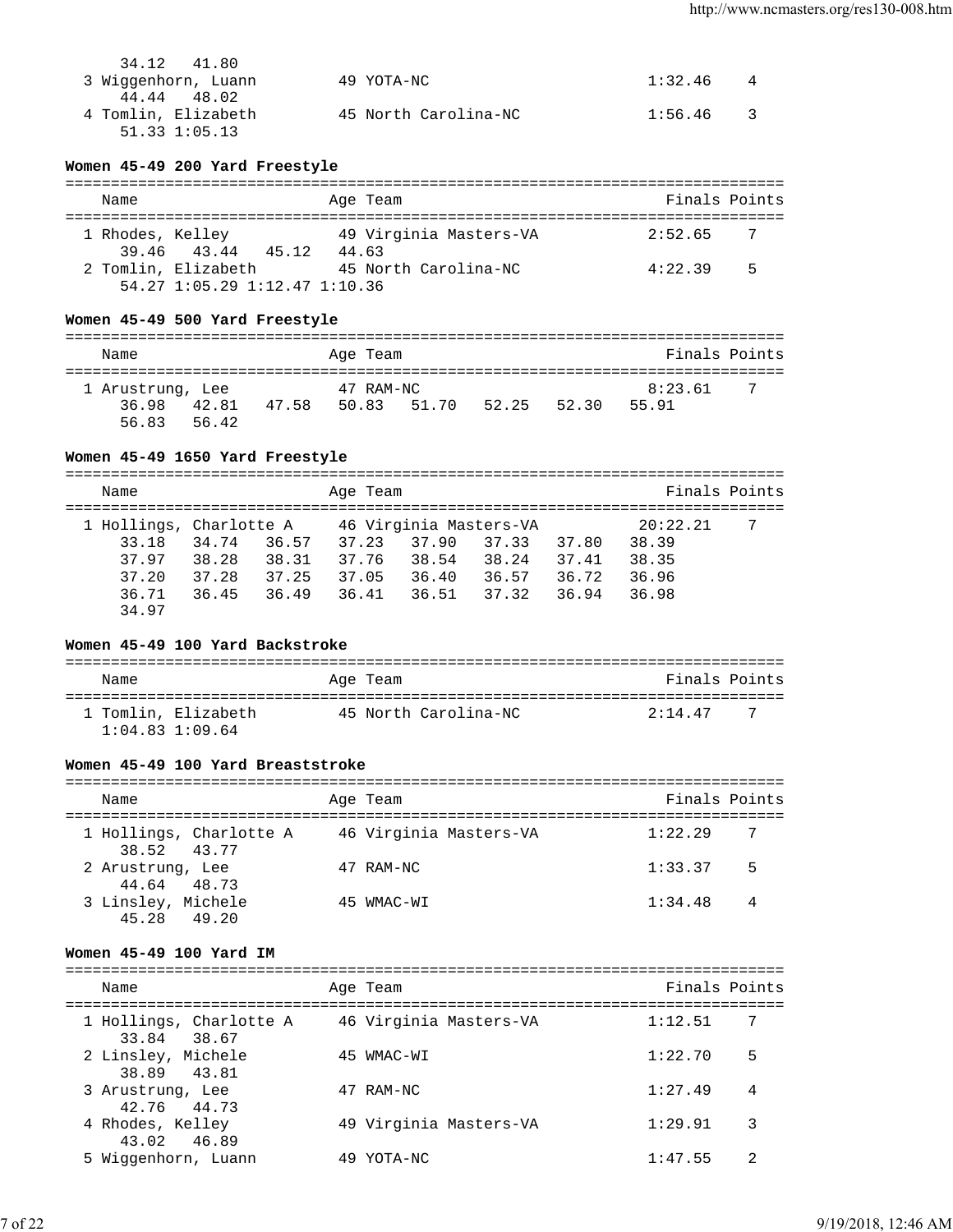| 52.98 54.57<br>6 Tomlin, Elizabeth<br>58.46 1:10.67          | 45 North Carolina-NC                                         | 2:09.13 1                                        |
|--------------------------------------------------------------|--------------------------------------------------------------|--------------------------------------------------|
| Women 45-49 200 Yard Stroke                                  |                                                              |                                                  |
| Name                                                         | Age Team                                                     | Finals Points                                    |
| 34.36 42.13 46.02 34.74                                      | 1 Hollings, Charlotte A 46 Virginia Masters-VA               | 2:37.25                                          |
| Women 50-54 50 Yard Freestyle                                |                                                              |                                                  |
| Name                                                         | Age Team                                                     | Finals Points                                    |
| 1 Field, Joanne                                              | 53 WMAC-WI                                                   | 32.75<br>7                                       |
| Women 50-54 100 Yard Freestyle                               |                                                              |                                                  |
| Name                                                         | Age Team                                                     | Finals Points                                    |
| 1 Field, Joanne<br>35.54 37.83                               | 53 WMAC-WI                                                   | $1:13.377$ 7                                     |
| Women 50-54 200 Yard Freestyle                               |                                                              |                                                  |
| Name                                                         | Age Team                                                     | Finals Points                                    |
| 1 Field, Joanne<br>35.68 40.22 42.79 43.39                   | 53 WMAC-WI                                                   | 2:42.08<br>7                                     |
| Women 50-54 100 Yard Backstroke                              |                                                              |                                                  |
| Name                                                         | Age Team                                                     | ===============================<br>Finals Points |
| 1 Field, Joanne<br>43.77 47.87                               | 53 WMAC-WI                                                   | 1:31.64<br>-7                                    |
| 2 Pujois, Maria<br>$1:01.95$ $1:03.34$                       | 51 GCY-NC                                                    | 2:05.29<br>5                                     |
| Women 50-54 100 Yard Breaststroke                            |                                                              |                                                  |
| Name                                                         | Age Team                                                     | Finals Points                                    |
| 1 Pujois, Maria<br>57.26 1:09.89                             | 51 GCY-NC                                                    | 2:07.15                                          |
| Women 50-54 100 Yard IM                                      |                                                              |                                                  |
| Name                                                         | Age Team                                                     | Finals Points                                    |
| 1 Pujois, Maria<br>51.15 1:09.06                             | 51 GCY-NC                                                    | 2:00.21<br>7                                     |
| Women 55-59 50 Yard Freestyle                                |                                                              |                                                  |
| Name                                                         | Age Team                                                     | Finals Points                                    |
| 1 Schlegel-Pratt, Kay<br>2 Brown, Jann<br>3 Pierce, Kristine | 56 North Carolina-NC<br>55 Virginia Masters-VA<br>58 CFAC-NC | 7<br>34.88<br>5<br>37.97<br>38.08<br>4           |
| 4 Hartzell, Liz                                              | 56 YOTA-NC                                                   | 41.80                                            |

### **Women 55-59 100 Yard Freestyle**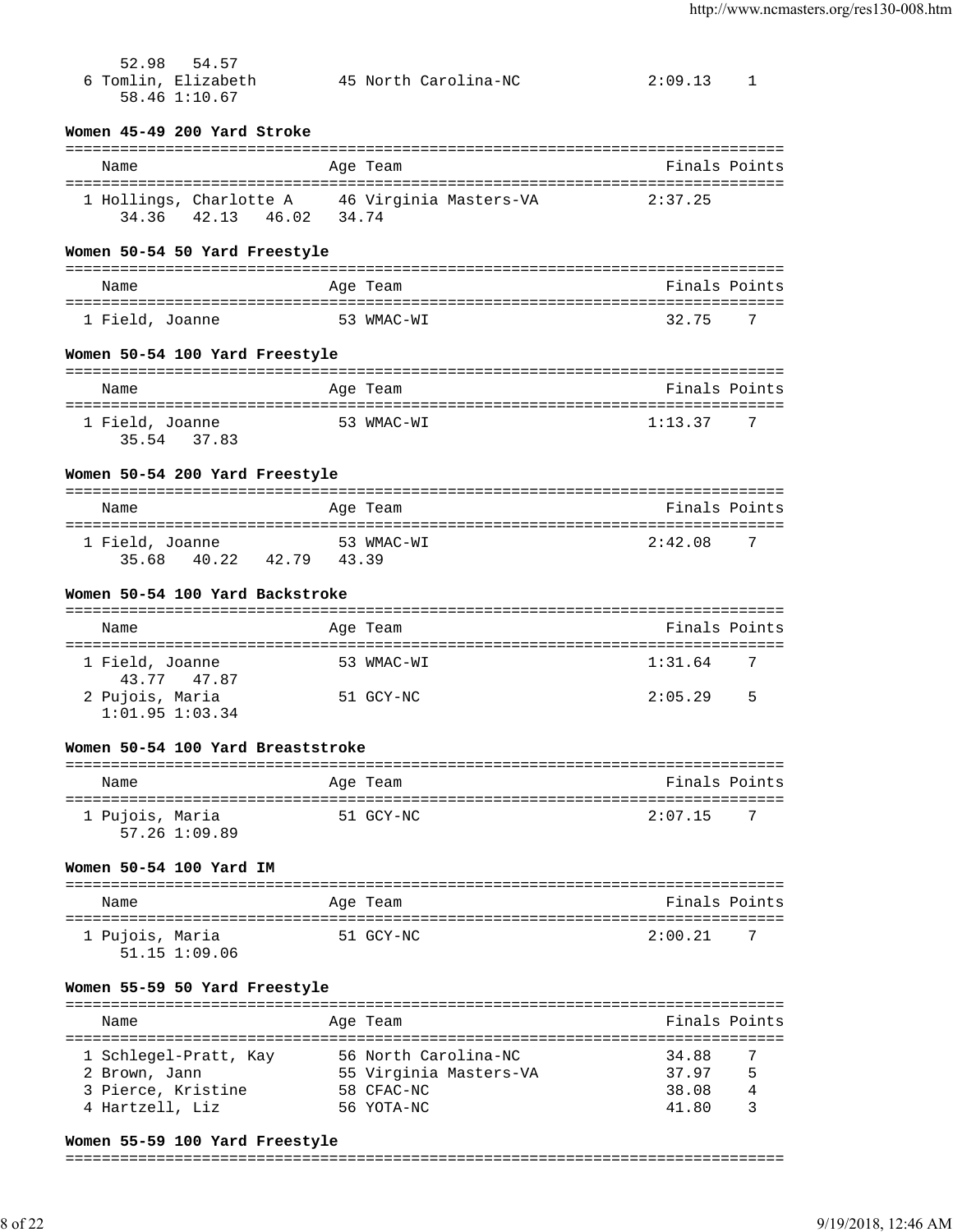|                                                                                          |                               | Finals Points |
|------------------------------------------------------------------------------------------|-------------------------------|---------------|
| Name                                                                                     | Age Team                      |               |
| 1 Schlegel-Pratt, Kay<br>37.50 42.29                                                     | 56 North Carolina-NC          | 1:19.79<br>7  |
| 2 Pierce, Kristine<br>40.60<br>43.04                                                     | 58 CFAC-NC                    | 1:23.64<br>5  |
| 3 Hartzell, Liz<br>45.92 47.03                                                           | 56 YOTA-NC                    | 1:32.95<br>4  |
| Women 55-59 200 Yard Freestyle                                                           |                               |               |
| Name                                                                                     | Age Team                      | Finals Points |
|                                                                                          | ==========================    |               |
| 1 Schlegel-Pratt, Kay 56 North Carolina-NC<br>38.31 44.73 47.60 46.78                    |                               | 2:57.42<br>7  |
| Women 55-59 200 Yard Stroke                                                              |                               |               |
| Name                                                                                     | Age Team                      | Finals Points |
| 1 Ehrke, Nancy<br>47.11 51.34 51.67 48.67                                                | 57 WMAC-WI                    | 3:18.79       |
| Women 55-59 100 Yard Breaststroke                                                        |                               |               |
| Name<br>-----------------------                                                          | Age Team                      | Finals Points |
| 1 Ehrke, Nancy<br>43.84 46.36                                                            | 57 WMAC-WI                    | 1:30.20<br>7  |
| 2 Schlegel-Pratt, Kay<br>47.82<br>50.32                                                  | 56 North Carolina-NC          | 1:38.14<br>5  |
| 3 Brown, Jann<br>50.04 55.41                                                             | 55 Virginia Masters-VA        | 1:45.45<br>4  |
| Women 55-59 100 Yard IM                                                                  |                               |               |
| Name                                                                                     | Age Team                      | Finals Points |
|                                                                                          |                               |               |
| 1 Ehrke, Nancy<br>39.67<br>43.22                                                         | 57 WMAC-WI                    | 7<br>1:22.89  |
| 2 Pierce, Kristine<br>48.68<br>48.10                                                     | 58 CFAC-NC                    | 1:36.78<br>5  |
| 3 Brown, Jann<br>45.51<br>51.51                                                          | 55 Virginia Masters-VA        | 1:37.02<br>4  |
| -- Schlegel-Pratt, Kay<br>Shoulders past vertical toward breast - back<br>47.73<br>48.39 | 56 North Carolina-NC          | DQ            |
| Women 60-64 500 Yard Freestyle                                                           |                               |               |
| Name                                                                                     | Age Team                      | Finals Points |
| 1 Van Meeteren, Greta                                                                    | 63 TRYM-NC                    | 8:18.37<br>7  |
| 48.99<br>50.79<br>44.60<br>50.95<br>51.56                                                | 50.61 49.87<br>50.68<br>49.81 | 50.51         |

# **Women 60-64 100 Yard Breaststroke**

| Name                                    | Age Team   | Finals Points  |
|-----------------------------------------|------------|----------------|
| 1 Van Meeteren, Greta<br>49 50<br>56.57 | 63 TRYM-NC | 1:46.07<br>- 7 |

### **Women 65-69 500 Yard Freestyle**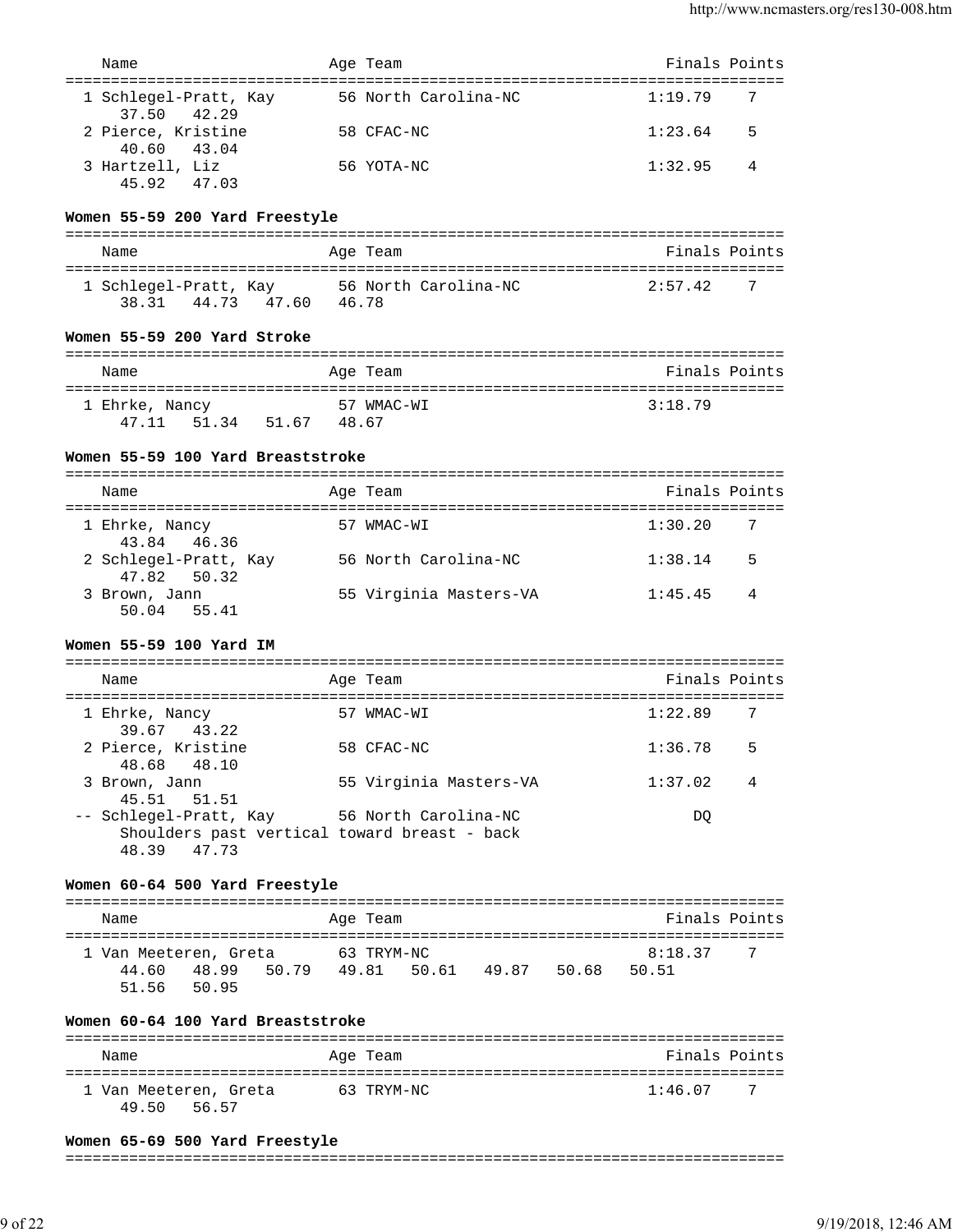| Name                                            | Age Team                                                                  | Finals Points |
|-------------------------------------------------|---------------------------------------------------------------------------|---------------|
| 1 Durrant, Betsy<br>47.66 48.26                 | 69 Virginia Masters-VA<br>40.14 43.92 45.71 46.59 47.42 47.49 47.07 47.28 | 7:41.54<br>7  |
| Women 65-69 100 Yard Backstroke                 |                                                                           |               |
| Name                                            | Age Team                                                                  | Finals Points |
| 1 Durrant, Betsy<br>48.56 48.36                 | 69 Virginia Masters-VA                                                    | 1:36.92<br>7  |
| Women 65-69 100 Yard Breaststroke               |                                                                           |               |
| Name                                            | Age Team                                                                  | Finals Points |
| 1 Durrant, Betsy<br>49.80 54.20                 | 69 Virginia Masters-VA                                                    | 1:44.00<br>7  |
| Women 75-79 50 Yard Freestyle                   |                                                                           |               |
| Name                                            | Age Team                                                                  | Finals Points |
| 1 Suit, Vera                                    | 78 Virginia Masters-VA                                                    | 1:00.06<br>7  |
| Women 75-79 200 Yard Freestyle                  |                                                                           |               |
| Name                                            | Age Team                                                                  | Finals Points |
| 1 Suit, Vera<br>1:12.60 1:19.95 1:18.14 1:12.38 | 78 Virginia Masters-VA                                                    | 5:03.07<br>7  |
| Women 75-79 100 Yard Backstroke                 |                                                                           |               |
|                                                 |                                                                           |               |
| Name                                            | Age Team                                                                  | Finals Points |
| 1 Suit, Vera<br>$1:17.64$ $1:23.71$             | 78 Virginia Masters-VA                                                    | 2:41.35<br>7  |
| Men 18-24 200 Yard Freestyle                    |                                                                           |               |
| Name                                            | Age Team                                                                  | Finals Points |
| 1 Walkotten, Nicholas                           | 24 YOTA-NC                                                                | 1:47.14<br>7  |
| 24.79 27.11 27.52<br>2 Chao, Colin              | 27.72<br>23 Duke-NC                                                       | 2:02.80<br>5  |
| 27.70 31.15 32.06 31.89                         |                                                                           |               |
| Men 18-24 100 Yard Backstroke                   |                                                                           |               |
| Name                                            | Age Team                                                                  | Finals Points |
| 1 Walkotten, Nicholas<br>25.89 28.01            | 24 YOTA-NC                                                                | 53.90<br>7    |
| 2 Chao, Colin<br>30.06 31.37                    | 23 Duke-NC                                                                | 1:01.43 5     |
| Men 18-24 100 Yard Butterfly                    |                                                                           |               |
| Name                                            | Age Team                                                                  | Finals Points |
| 1 Walkotten, Nicholas                           | 24 YOTA-NC                                                                | 50.69<br>7    |
| 23.72 26.97<br>2 Chao, Colin                    | 23 Duke-NC                                                                | 56.90<br>5    |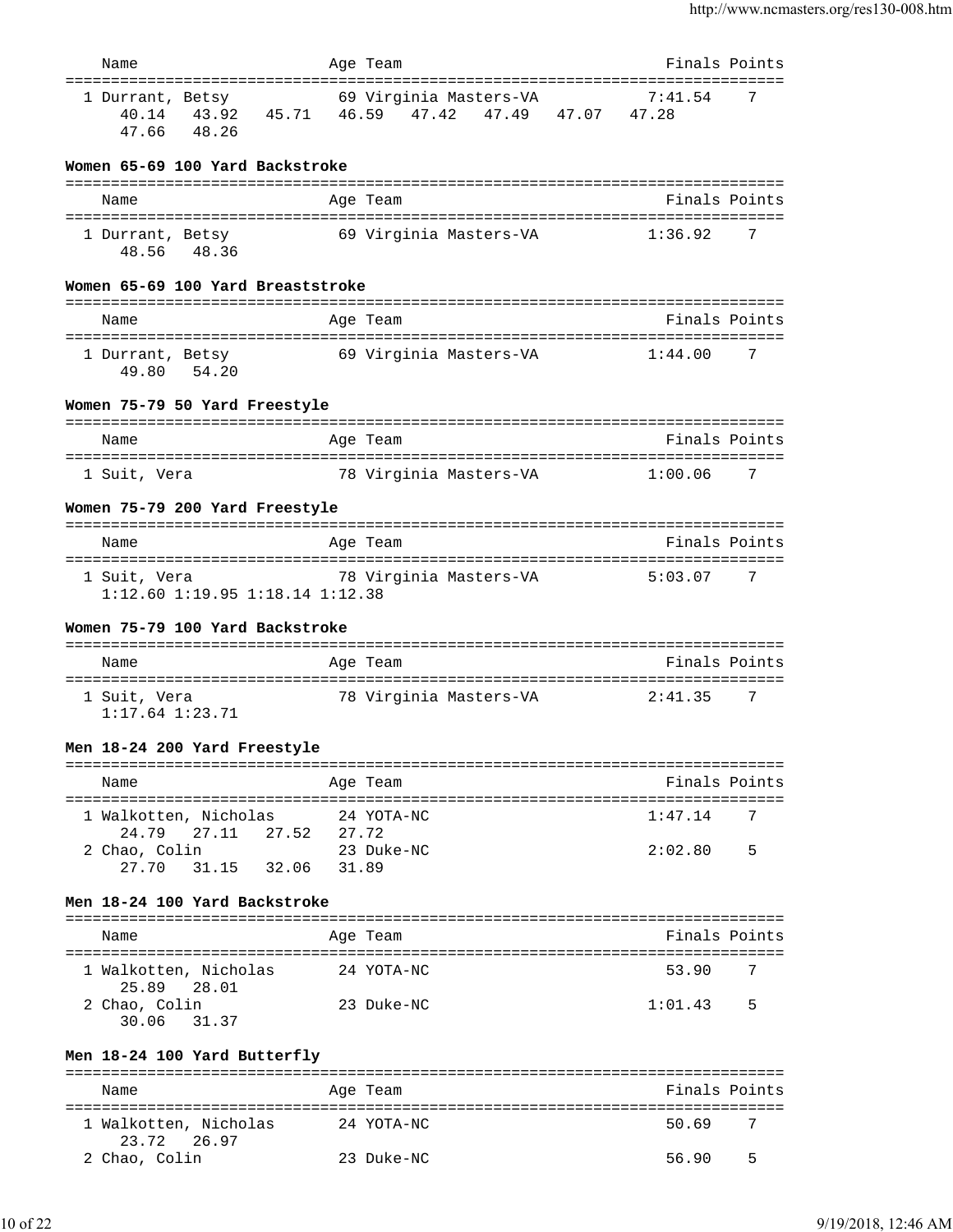26.21 30.69

### **Men 18-24 100 Yard IM**

| Name                                 |  | Age Team   | Finals Points |   |  |  |
|--------------------------------------|--|------------|---------------|---|--|--|
| 1 Walkotten, Nicholas<br>24.61 29.69 |  | 24 YOTA-NC | 54.30         |   |  |  |
| 2 Chao, Colin<br>34.42<br>27.50      |  | 23 Duke-NC | 1:01.92       | 5 |  |  |

### **Men 18-24 200 Yard Stroke**

| Name                              |                | Age Team             | Finals Points |
|-----------------------------------|----------------|----------------------|---------------|
| 1 Keenan, Andrew M<br>25.52 30.98 | 28.83<br>36.95 | 22 North Carolina-NC | 2:02.28       |

## **Men 25-29 50 Yard Freestyle**

| Name              |  | Age Team             | Finals Points |   |  |  |  |
|-------------------|--|----------------------|---------------|---|--|--|--|
|                   |  |                      |               |   |  |  |  |
| 1 Blanton, Taylor |  | 26 North Carolina-NC | 25.54         |   |  |  |  |
| 2 Monosoff, Micah |  | 28 Unattached        | 29.25         | 5 |  |  |  |
| 3 King, Patrick   |  | 26 North Carolina-NC | 29 78         | 4 |  |  |  |
| 4 Adams, Michael  |  | 26 DAMA-NC           | 3530          |   |  |  |  |

# **Men 25-29 100 Yard Freestyle**

| Name                             | Age Team             | Finals Points             |
|----------------------------------|----------------------|---------------------------|
| 1 Blanton, Taylor<br>26.74 28.99 | 26 North Carolina-NC | $\overline{7}$<br>55.73   |
| 2 Hobday, GT<br>29.17 31.77      | 25 NOMAD-NC          | 1:00.94<br>.5             |
| 3 King, Patrick<br>31.61 37.55   | 26 North Carolina-NC | 1:09.16<br>$\overline{4}$ |

### **Men 25-29 200 Yard Freestyle**

| Name            |       | Age Team             | Finals Points |   |  |  |
|-----------------|-------|----------------------|---------------|---|--|--|
| 1 Hobday, GT    |       | 25 NOMAD-NC          | 2:22.10       |   |  |  |
| 31.69 35.97     | 37.79 | 36.65                |               |   |  |  |
| 2 King, Patrick |       | 26 North Carolina-NC | 2:29.07       | 5 |  |  |
| 33.98 37.77     | 38.32 | 39.00                |               |   |  |  |

# **Men 25-29 500 Yard Freestyle**

| Name            |                |       |             |                           | Age Team |       |         | Finals Points |  |
|-----------------|----------------|-------|-------------|---------------------------|----------|-------|---------|---------------|--|
| 1 Hobday, GT    |                |       | 25 NOMAD-NC |                           |          |       | 6:46.68 | 7             |  |
| 39.26           | 34.16 38.47    |       |             | 39.98 41.38 43.20 1:26.03 |          | 42.44 | 41.88   |               |  |
| 2 King, Patrick |                |       |             | 26 North Carolina-NC      |          |       | 6:54.35 | 5             |  |
| 34.84<br>42.69  | 38.86<br>40.40 | 41.77 | 42.15       | 42.53 43.89               |          | 44.24 | 42.98   |               |  |

# **Men 25-29 100 Yard Breaststroke**

| Name                             | Age Team      | Finals Points  |  |  |  |  |
|----------------------------------|---------------|----------------|--|--|--|--|
| 1 Monosoff, Micah<br>36.22 44.70 | 28 Unattached | 1:20.92<br>- 7 |  |  |  |  |
| -- Adams, Michael                | 26 DAMA-NC    | DΟ             |  |  |  |  |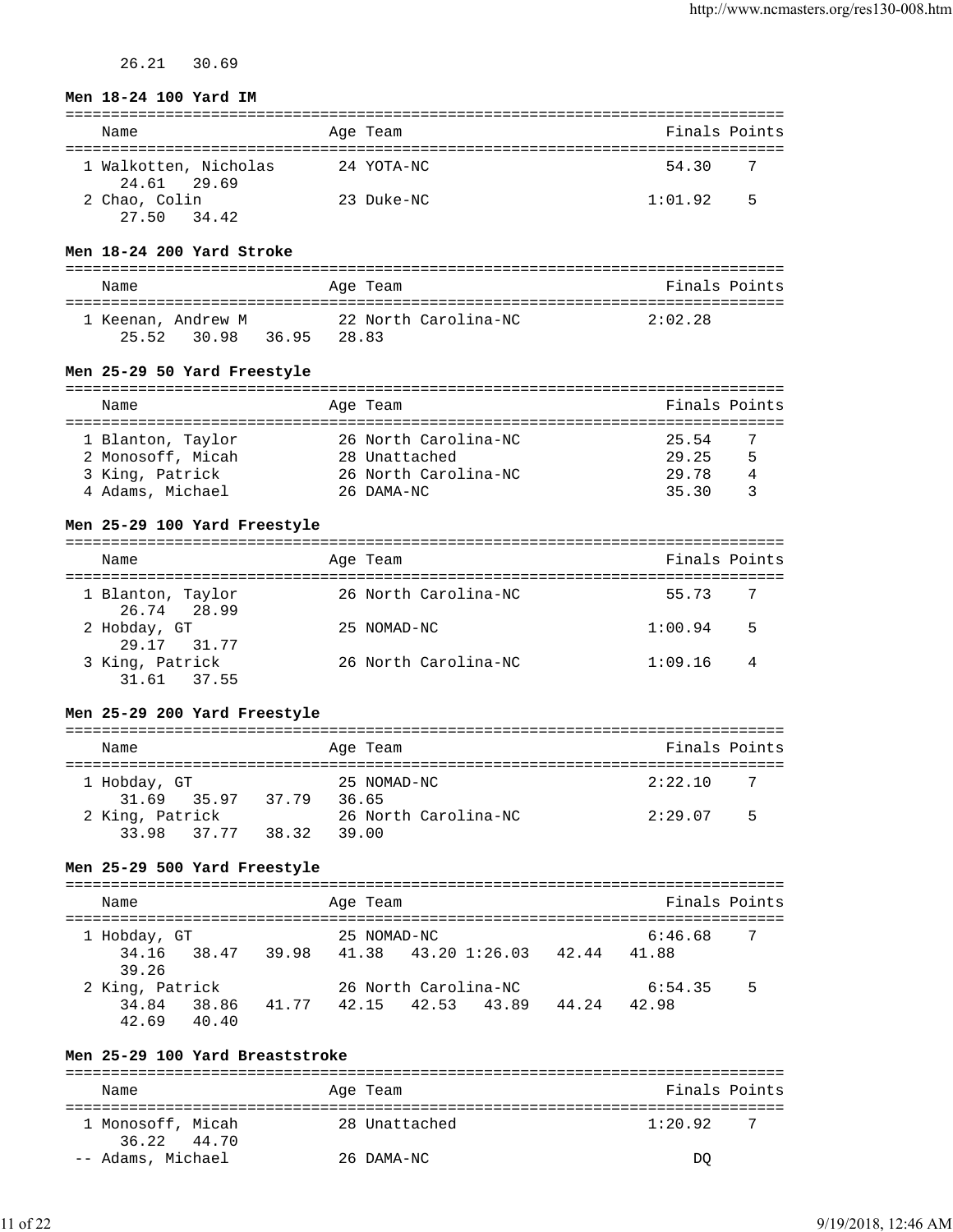One hand touch 52.94 56.83

### **Men 25-29 100 Yard Butterfly**

| Name                                  | Age Team             | Finals Points |                |
|---------------------------------------|----------------------|---------------|----------------|
| 1 Helfrich, Griffith A<br>25.00 29.45 | 27 NCAM-NC           | 54.45         | - 7            |
| 2 Monosoff, Micah<br>38.60 54.31      | 28 Unattached        | 1:32.91       | .5             |
| 3 King, Patrick<br>41.16 56.43        | 26 North Carolina-NC | 1:37.59       | $\overline{4}$ |

### **Men 25-29 100 Yard IM**

| Name                             | Age Team             | Finals Points |   |
|----------------------------------|----------------------|---------------|---|
| 1 Blanton, Taylor<br>29.62 35.93 | 26 North Carolina-NC | 1:05.55       |   |
| 2 Monosoff, Micah<br>34.97 38.85 | 28 Unattached        | 1:13.82       | 5 |

## **Men 25-29 200 Yard Stroke**

| Name         |       |       | Age Team    | Finals Points |
|--------------|-------|-------|-------------|---------------|
| 1 Hobday, GT |       |       | 25 NOMAD-NC | 3:10.97       |
| 38.86        | 54.36 | 58.55 | 39.20       |               |

#### **Men 30-34 50 Yard Freestyle**

| Name                 | Age Team             | Finals Points |
|----------------------|----------------------|---------------|
|                      |                      |               |
| 1 Hawkins, Nathaniel | 31 DM-NC             | 25.61<br>- 7  |
| 2 Porco, Filipo      | 33 North Carolina-NC | 5<br>27.24    |
| 3 Chavez, Eddie M    | 32 GCY-NC            | 32.49<br>4    |

#### **Men 30-34 100 Yard Freestyle**

| Name              |                                     | Age Team  | Finals Points |                |
|-------------------|-------------------------------------|-----------|---------------|----------------|
|                   | 1 Hawkins, Nathaniel<br>27.63 28.98 | 31 DM-NC  | 56.61         | $\overline{7}$ |
| 2 Chavez, Eddie M | 39.03 39.45                         | 32 GCY-NC | 1:18.48       | - 5            |

### **Men 30-34 200 Yard Freestyle**

| Name                                                          | Age Team          | Finals Points             |
|---------------------------------------------------------------|-------------------|---------------------------|
| 1 Hawkins, Nathaniel<br>28.65 31.15<br>31.82                  | 31 DM-NC<br>32.15 | 2:03.77<br>$\overline{7}$ |
| 2 Boggs, Christopher<br>$45.92$ $1:02.31$ $1:06.47$ $1:00.40$ | 32 DAMA-NC        | 3:55.10<br>- 5            |

### **Men 30-34 500 Yard Freestyle**

=============================================================================== Name **Age Team** Age Team **Finals Points** =============================================================================== 1 Terndrup, Seth 34 MAC-NC 5:37.85 7 30.81 34.27 35.10 35.64 34.96 33.68 33.56 33.90 33.59 32.34 2 Boggs, Christopher 32 DAMA-NC 11:04.61 5 47.32 58.88 1:04.63 1:08.57 1:13.96 1:15.89 1:12.40 1:12.80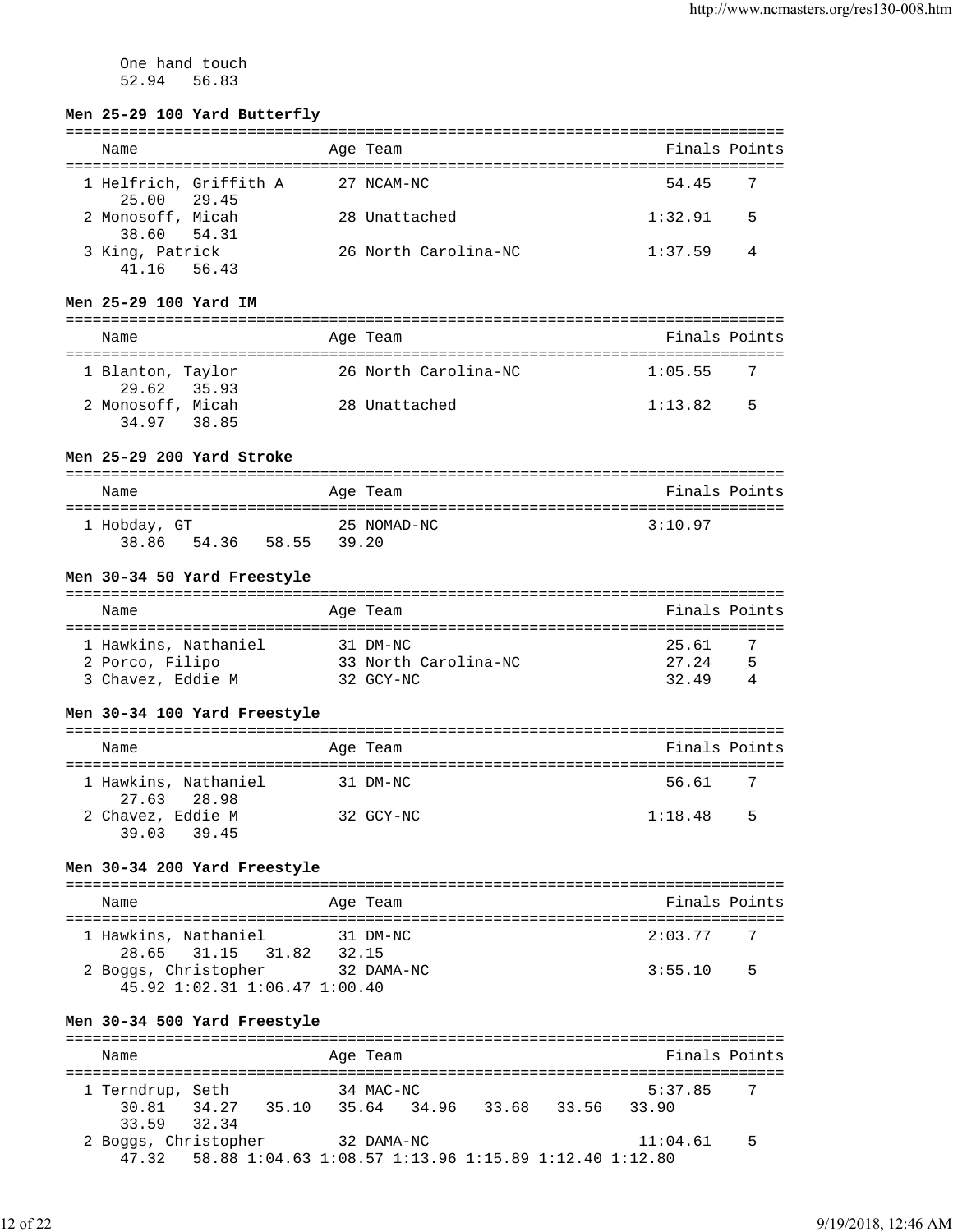# 1:10.45 59.71

### **Men 30-34 1650 Yard Freestyle**

| Name            |       |       | Age Team  |                      |       |       | Finals Points |   |
|-----------------|-------|-------|-----------|----------------------|-------|-------|---------------|---|
| 1 Terndrup,     | Seth  |       | 34 MAC-NC |                      |       |       | 19:12.98      | 7 |
| 32.06           | 35.16 | 36.82 | 35.35     | 34.99                | 35.82 | 35.73 | 35.04         |   |
| 35.37           | 35.36 | 35.55 | 34.91     | 34.99                | 35.16 | 35.30 | 35.18         |   |
| 35.22           | 35.24 | 34.85 | 35.41     | 35.18                | 35.19 | 35.19 | 35.54         |   |
| 35.13           | 34.76 | 34.93 | 34.89     | 34.82                | 34.77 | 34.64 | 33.92         |   |
| 30.51           |       |       |           |                      |       |       |               |   |
| 2 Porco, Filipo |       |       |           | 33 North Carolina-NC |       |       | 21:57.06      | 5 |
| 33.45           | 36.62 | 37.77 | 39.74     | 39.34                | 40.55 | 40.18 | 40.69         |   |
| 40.65           | 40.46 | 40.00 | 41.57     | 41.67                | 41.55 | 40.92 | 40.31         |   |
| 39.88           | 39.70 | 40.31 | 40.06     | 40.48                | 40.16 | 40.47 | 40.19         |   |
| 40.88           | 40.50 | 40.59 | 40.49     | 40.53                | 40.28 | 39.83 | 39.52         |   |
| 37.72           |       |       |           |                      |       |       |               |   |

# **Men 30-34 100 Yard Backstroke**

| Name                             | Age Team             | Finals Points |
|----------------------------------|----------------------|---------------|
| 1 Porco, Filipo<br>40.10 42.51   | 33 North Carolina-NC | 1:22.61       |
| 2 Chavez, Eddie M<br>52.05 52.94 | 32 GCY-NC            | 5<br>1:44.99  |

## **Men 30-34 100 Yard IM**

| Name                           | Age Team             | Finals Points |     |
|--------------------------------|----------------------|---------------|-----|
|                                |                      |               | - 7 |
| 1 Porco, Filipo<br>37.55 35.69 | 33 North Carolina-NC | 1:13.24       |     |
| -- Chavez, Eddie M             | 32 GCY-NC            | DO            |     |
| Alternating Kick - breast      |                      |               |     |
| 45.18 53.97                    |                      |               |     |

### **Men 35-39 50 Yard Freestyle**

| Name              | Age Team   | Finals Points |
|-------------------|------------|---------------|
| 1 Sadosky, Daniel | 35 DAMA-NC | -7<br>24 66   |

# **Men 35-39 100 Yard Freestyle**

| Name                                   | Age Team   | Finals Points |  |
|----------------------------------------|------------|---------------|--|
| 1 Speerschneider, Derek<br>24.41 26.77 | 37 YOTA-NC | - 7<br>51.18  |  |
| 2 Sadosky, Daniel<br>26.18 28.32       | 35 DAMA-NC | .5<br>54.50   |  |

# **Men 35-39 500 Yard Freestyle**

| Name             |             |       | Age Team   |                   |       | Finals Points |     |
|------------------|-------------|-------|------------|-------------------|-------|---------------|-----|
| 1 Martin, Andrew |             |       | 36 YOTA-NC |                   |       | 5:19.15       | - 7 |
|                  | 29.34 31.95 | 32.82 |            | 32.97 33.20 32.58 | 31.78 | 32.55         |     |
|                  | 31.72 30.24 |       |            |                   |       |               |     |

# **Men 35-39 100 Yard Backstroke**

| Name | Team<br>Age | Finals Points |
|------|-------------|---------------|
|      |             |               |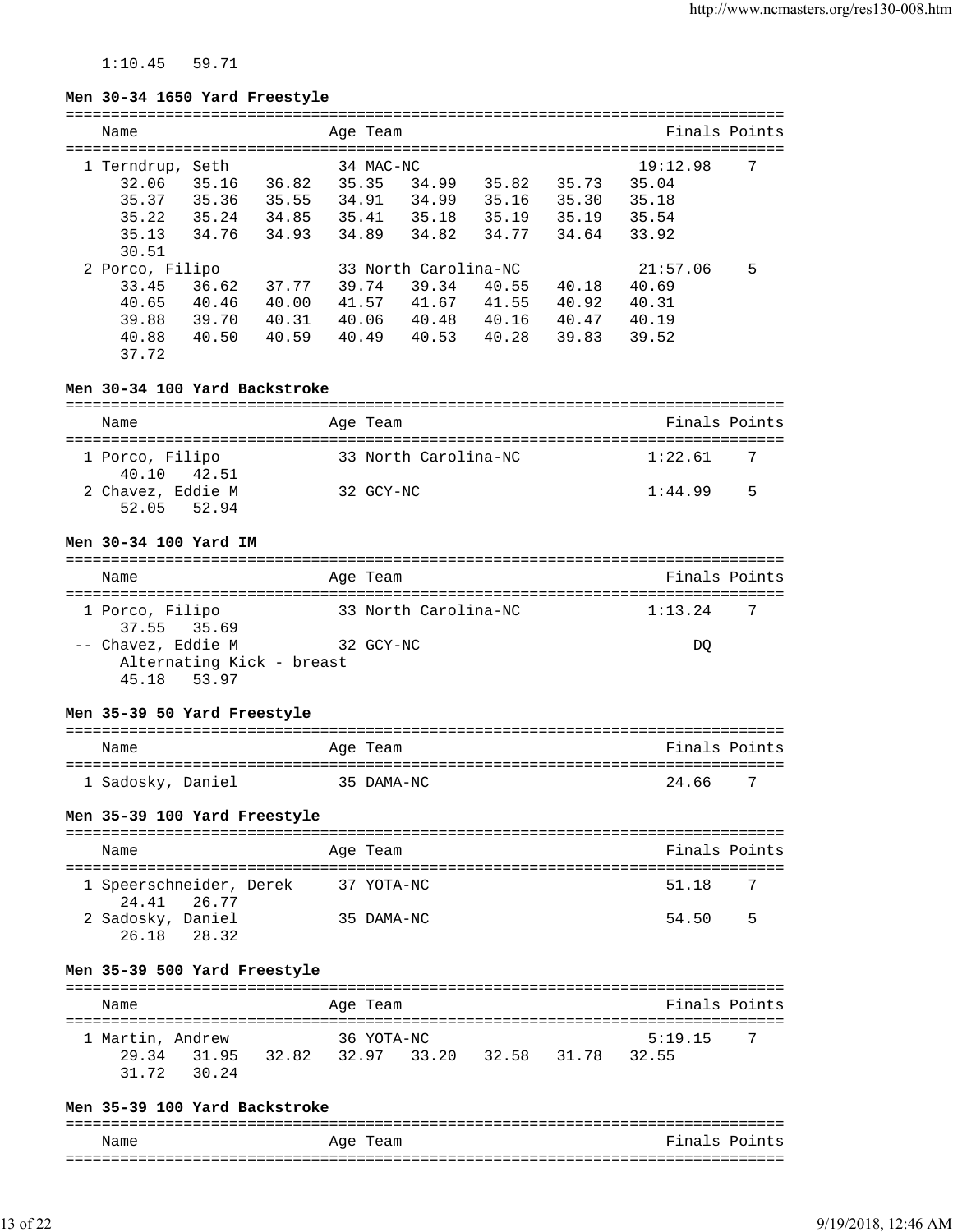57.01 7

| 1 Speerschneider, Derek |  | 37 YOTA-NC |
|-------------------------|--|------------|
| 26.85 30.16             |  |            |

### **Men 35-39 100 Yard Butterfly**

### =============================================================================== Name Age Team Age Team Finals Points =============================================================================== 1 Speerschneider, Derek 37 YOTA-NC 56.83 7 26.20 30.63

### **Men 35-39 200 Yard Stroke**

| Name             |             |       | Age Team            | Finals Points |
|------------------|-------------|-------|---------------------|---------------|
| 1 Martin, Andrew | 29.67 32.57 | 33.29 | 36 YOTA-NC<br>36.67 | 2:12:20       |

### **Men 35-39 100 Yard IM**

| Name                             | Age Team   | Finals Points  |
|----------------------------------|------------|----------------|
| 1 Sadosky, Daniel<br>30.83 33.92 | 35 DAMA-NC | 1:04.75<br>- 7 |

### **Men 40-44 50 Yard Freestyle**

| Name               | Age Team |             | Finals Points |    |
|--------------------|----------|-------------|---------------|----|
|                    |          |             |               |    |
| 1 Andersen, Morten |          | $40$ MAC-NC | 23.58         | -7 |
| 2 Davis, William   |          | 43 MAC-NC   | 25.34         | 5  |
| 3 Hurt, John       |          | 40 NCAM-NC  | 29.20         |    |

## **Men 40-44 100 Yard Freestyle**

| Name              | Age Team  | Finals Points |
|-------------------|-----------|---------------|
| 1 Pitstorio, Tyge | 44 MAC-NC | - 7<br>51.86  |
| 24.93<br>26.93    |           |               |

### **Men 40-44 200 Yard Freestyle**

| Name                              |       | Age Team               | Finals Points             |
|-----------------------------------|-------|------------------------|---------------------------|
|                                   |       |                        |                           |
| 1 Andersen, Morten<br>25.60 28.44 | 29.20 | 40 MAC-NC<br>30.56     | 1:53.80<br>- 7            |
| 2 Donovan, Brad                   |       | 41 DAMA-NC             | $5^{\circ}$<br>2:00.15    |
| 27.31 30.35                       | 31.38 | 31.11                  |                           |
| 3 O'Neil, Jeff<br>29.75 32.34     | 32.71 | 44 Unattached<br>31.49 | 2:06.29<br>$\overline{4}$ |

### **Men 40-44 1650 Yard Freestyle**

| Name              |        |       | Age Team    |       |       |       | Finals Points |   |
|-------------------|--------|-------|-------------|-------|-------|-------|---------------|---|
| Andersen,         | Morten |       | $40$ MAC-NC |       |       |       | 18:45.58      | 7 |
| 31.62             | 34.21  | 35.06 | 34.92       | 35.15 | 35.00 | 35.02 | 35.15         |   |
| 34.93             | 34.72  | 34.73 | 35.08       | 35.33 | 34.84 | 34.73 | 34.68         |   |
| 33.67             | 34.36  | 34.21 | 34.33       | 34.38 | 34.13 | 34.07 | 33.99         |   |
| 34.09             | 33.68  | 33.49 | 32.58       | 33.13 | 33.11 | 33.25 | 32.52         |   |
| 31.42             |        |       |             |       |       |       |               |   |
| 2 Pitstorio, Tyge |        |       | 44 MAC-NC   |       |       |       | 18:46.86      | 5 |
| 31.69             | 34.15  | 34.97 | 35.37       | 35.54 | 35.32 | 35.16 | 35.17         |   |
| 35.08             | 34.83  | 34.85 | 34.73       | 34.42 | 34.77 | 34.37 | 34.27         |   |
| 34.20             | 34.23  | 34.19 | 34.19       | 34.45 | 34.22 | 34.28 | 34.01         |   |
| 34.12             | 34.07  | 34.06 | 33.69       | 32.95 | 33.18 | 32.94 | 32.77         |   |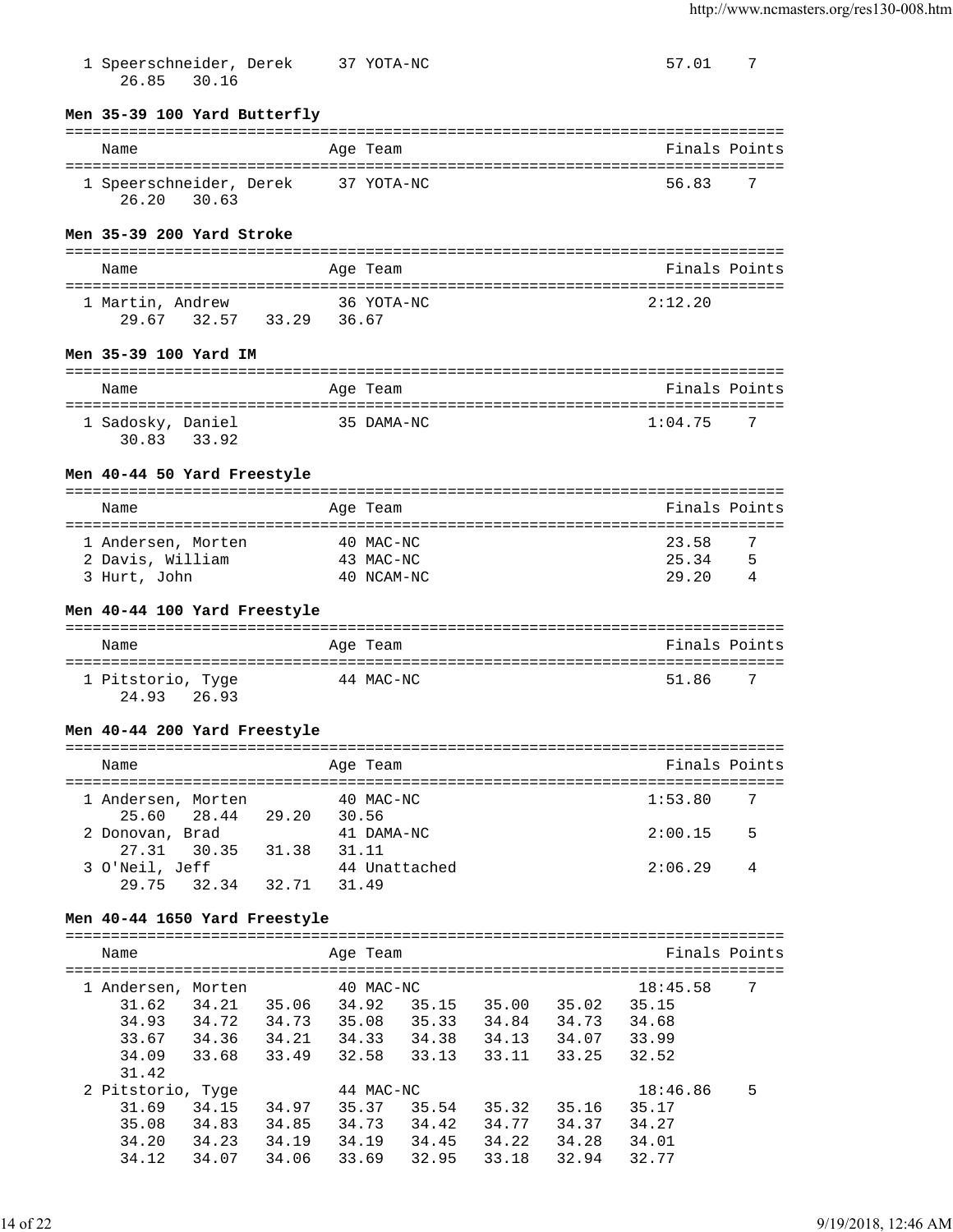| 30.62            |       |       |            |       |       |       |          |   |
|------------------|-------|-------|------------|-------|-------|-------|----------|---|
| 3 Davis, William |       |       | 43 MAC-NC  |       |       |       | 18:58.16 | 4 |
| 31.48            | 34.04 | 34.84 | 34.79      | 35.24 | 34.91 | 35.04 | 35.60    |   |
| 35.39            | 34.79 | 34.72 | 34.76      | 35.11 | 34.69 | 34.91 | 34.82    |   |
| 34.14            | 34.29 | 34.34 | 34.30      | 34.31 | 34.43 | 34.46 | 34.17    |   |
| 34.15            | 34.14 | 34.45 | 34.42      | 34.42 | 34.96 | 34.45 | 34.81    |   |
| 32.79            |       |       |            |       |       |       |          |   |
| 4 Klober, Roland |       |       | 42 DAMA-NC |       |       |       | 27:21.24 | 3 |
| 37.56            | 43.09 | 46.53 | 48.34      | 49.69 | 49.57 | 49.39 | 50.23    |   |
| 50.25            | 50.42 | 50.29 | 51.04      | 50.55 | 50.87 | 50.81 | 50.36    |   |
| 51.44            | 50.87 | 51.09 | 50.57      | 51.16 | 51.42 | 51.93 | 51.29    |   |
| 51.55            | 50.86 | 51.43 | 51.89      | 51.42 | 51.13 | 51.02 | 49.65    |   |
| 43.53            |       |       |            |       |       |       |          |   |

# **Men 40-44 100 Yard Backstroke**

| Name                           | Age Team      | Finals Points |                |
|--------------------------------|---------------|---------------|----------------|
| 1 Lauffer, Matt<br>29.53 30.64 | 43 YOTA-NC    | 1:00.17       | $\overline{7}$ |
| 2 Lynch, Ted<br>30.55 34.34    | 41 Unattached | 1:04.89       | 5              |
| 3 O'Neil, Jeff<br>32.01 35.29  | 44 Unattached | 1:07.30       | 4              |
| 4 Hurt, John<br>36.82 38.31    | 40 NCAM-NC    | 1:15.13       | -3             |

# **Men 40-44 200 Yard Stroke**

| Name         |       |       | Age Team      | Finals Points |
|--------------|-------|-------|---------------|---------------|
| 1 Lynch, Ted |       |       | 41 Unattached | 2:25.86       |
| 32.60        | 36.63 | 38.60 | 38.03         |               |

# **Men 40-44 100 Yard Breaststroke**

| Name                      |       | Age Team   | Finals Points |     |
|---------------------------|-------|------------|---------------|-----|
| 1 Klober, Roland<br>39.16 | 45.73 | 42 DAMA-NC | 1:24.89       | - 7 |

# **Men 40-44 100 Yard Butterfly**

| Name                          | Age Team      | Finals Points             |
|-------------------------------|---------------|---------------------------|
| 1 Lynch, Ted<br>30.27 35.48   | 41 Unattached | 1:05.75<br>$\overline{7}$ |
| 2 O'Neil, Jeff<br>31.34 35.26 | 44 Unattached | .5<br>1:06.60             |

# **Men 40-44 100 Yard IM**

| Name                                | Age Team      | Finals Points |   |
|-------------------------------------|---------------|---------------|---|
| 1 Andersen, Morten<br>27.15 31.09   | 40 MAC-NC     | 58.24         | 7 |
| 2 Pitstorio, Tyge<br>31.28<br>27.78 | 44 MAC-NC     | 59.06         | 5 |
| 3 Lauffer, Matt<br>27.29 32.27      | 43 YOTA-NC    | 59.56         | 4 |
| 4 O'Neil, Jeff<br>30.21 32.02       | 44 Unattached | 1:02.23       | 3 |
| 5 Donovan, Brad<br>29.97 34.17      | 41 DAMA-NC    | 1:04.14       | 2 |
| 6 Davis, William                    | 43 MAC-NC     | 1:05.44       |   |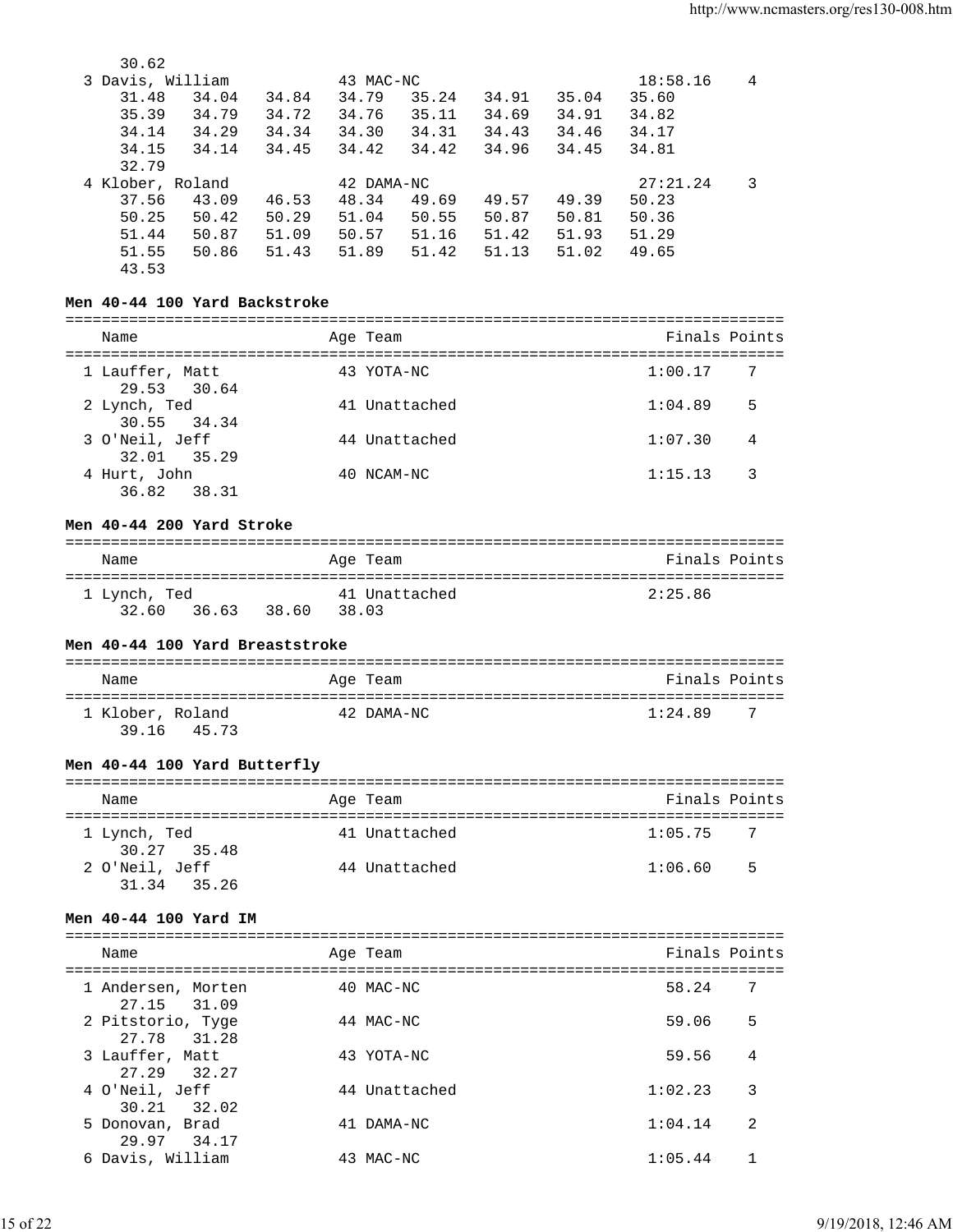| 29.95 35.49  |               |         |
|--------------|---------------|---------|
| 7 Lynch, Ted | 41 Unattached | 1:05.55 |
| 30.24 35.31  |               |         |
| 8 Hurt, John | 40 NCAM-NC    | 1:13.41 |
| 32.63 40.78  |               |         |

# **Men 40-44 200 Yard Stroke**

| Name            |             |       | Age Team            | Finals Points |
|-----------------|-------------|-------|---------------------|---------------|
| 1 Lauffer, Matt | 28.72 34.32 | 40.77 | 43 YOTA-NC<br>30.43 | 2:14.24       |

# **Men 45-49 50 Yard Freestyle**

| Name               | Age Team  | Finals Points |
|--------------------|-----------|---------------|
| 1 Stewart, Henry D | 47 RAM-NC | 23.33<br>- 7  |
| 2 Slocum, Chris    | 45 DA-NC  | 5<br>25.58    |

# **Men 45-49 100 Yard Freestyle**

| Name                              | Age Team  | Finals Points           |                |
|-----------------------------------|-----------|-------------------------|----------------|
| 1 Stewart, Henry D<br>25.05 26.72 | 47 RAM-NC | 51.77<br>$\overline{7}$ |                |
| 2 Smith, Jeff<br>26.16 27.84      | 47 MAC-NC | 54.00                   | 5              |
| 3 Slocum, Chris<br>26.19 28.47    | 45 DA-NC  | 54.66                   | $\overline{4}$ |

# **Men 45-49 200 Yard Freestyle**

| Name            |       | Age Team  | Finals Points |                |
|-----------------|-------|-----------|---------------|----------------|
|                 |       |           |               |                |
| 1 Slocum, Chris |       | 45 DA-NC  | 2:00.17       | $\overline{7}$ |
| 27.23 30.47     | 31.26 | 31.21     |               |                |
| 2 Smith, Jeff   |       | 47 MAC-NC | 2:07.18       | - 5            |
| 30.23 32.83     | 32.87 | 31.25     |               |                |

# **Men 45-49 1650 Yard Freestyle**

| Name                                                       |                                  |                                  | Age Team                                      |                                  |                                  |                                  | Finals Points                                |   |
|------------------------------------------------------------|----------------------------------|----------------------------------|-----------------------------------------------|----------------------------------|----------------------------------|----------------------------------|----------------------------------------------|---|
| 1 Smith, Jeff<br>34.71<br>37.26<br>35.82<br>35.54<br>34.17 | 37.08<br>37.28<br>35.57<br>35.57 | 37.93<br>36.26<br>36.04<br>36.07 | 47 MAC-NC<br>37.70<br>36.65<br>35.86<br>35.81 | 37.84<br>36.47<br>37.40<br>36.70 | 37.53<br>36.31<br>36.86<br>37.18 | 37.44<br>36.19<br>36.92<br>35.54 | 20:04.35<br>37.48<br>35.83<br>37.16<br>36.18 | 7 |

# **Men 45-49 100 Yard Backstroke**

| Name                              | Age Team  | Finals Points          |
|-----------------------------------|-----------|------------------------|
| 1 Stewart, Henry D<br>29.65 32.43 | 47 RAM-NC | 1:02.08<br>7           |
| 2 Smith, Jeff<br>30.89 31.86      | 47 MAC-NC | 1:02.75<br>$5^{\circ}$ |

# **Men 45-49 100 Yard Butterfly**

| Name          | Age Team  | Finals Points |
|---------------|-----------|---------------|
| 1 Smith, Jeff | 47 MAC-NC | -7<br>1:02.48 |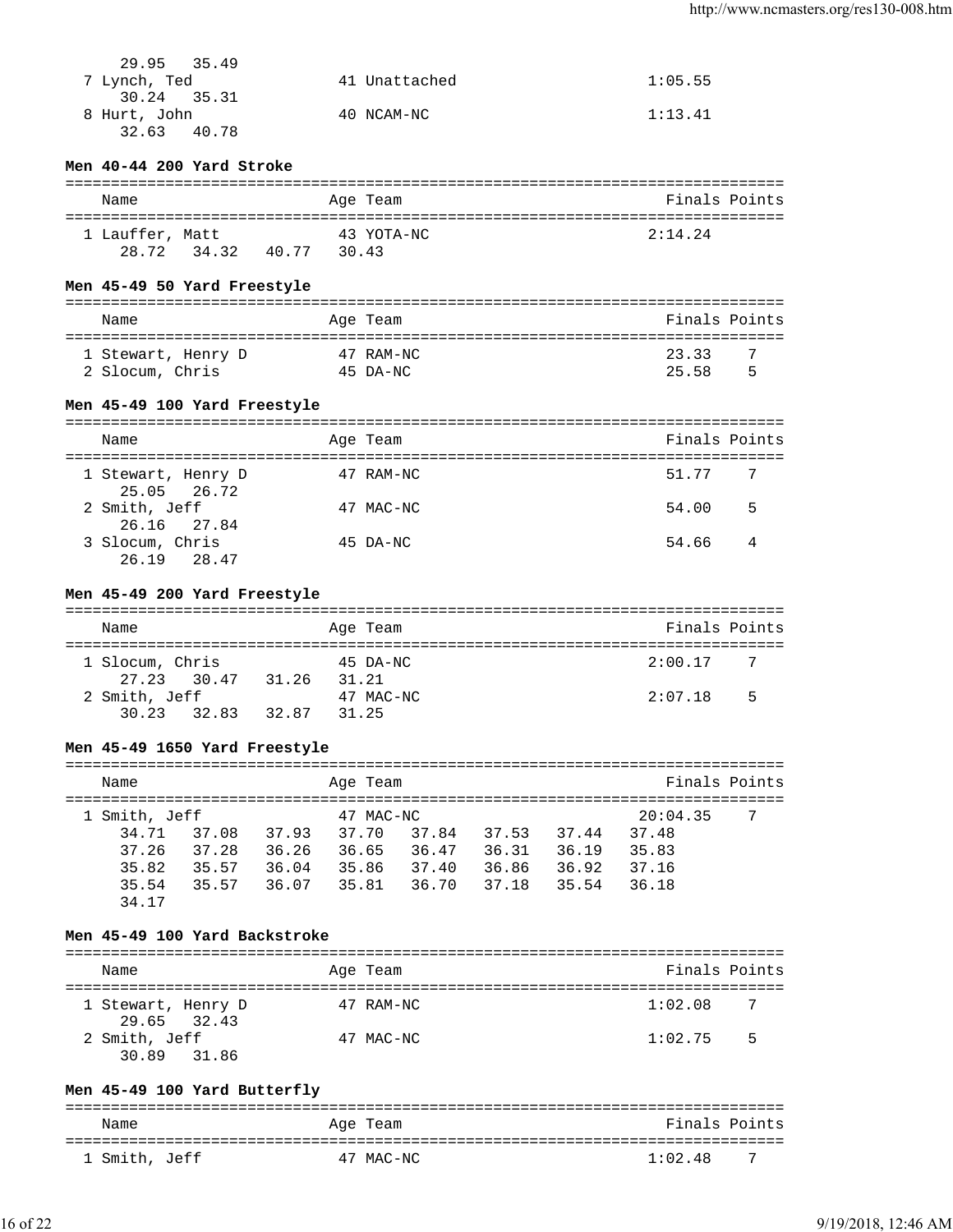29.41 33.07

### **Men 45-49 100 Yard IM**

| Name                           | Age Team  | Finals Points  |
|--------------------------------|-----------|----------------|
| 1 Slocum, Chris<br>29.77 33.81 | 45 DA-NC  | 1:03.58<br>- 7 |
| 2 Smith, Jeff<br>30.10 35.84   | 47 MAC-NC | 5<br>1:05.94   |

### **Men 45-49 200 Yard Stroke**

| Name                     |                | Age Team          | Finals Points |
|--------------------------|----------------|-------------------|---------------|
| 1 Slocum, Chris<br>31.26 | 36.13<br>43.83 | 45 DA-NC<br>33.60 | 2:24.82       |

### **Men 50-54 50 Yard Freestyle**

| Name              | Age Team   | Finals Points |
|-------------------|------------|---------------|
|                   |            |               |
| 1 Klein, Jonathan | 53 Duke-NC | 24.27<br>-7   |
| 2 Brenner, Bill   | 51 SYSM-FL | 24.81<br>5    |
| 3 Waldbauer, Eric | 51 DAMA-NC | 3034          |

### **Men 50-54 100 Yard Freestyle**

| Name                             | Age Team   | Finals Points |     |
|----------------------------------|------------|---------------|-----|
| 1 Klein, Jonathan<br>25.57 27.98 | 53 Duke-NC | 53.55         | - 7 |
| 2 Brenner, Bill<br>26.18 28.84   | 51 SYSM-FL | 55.02         | 5   |

# **Men 50-54 200 Yard Freestyle**

| Name                             |       | Age Team            | Finals Points             |  |
|----------------------------------|-------|---------------------|---------------------------|--|
| 1 Klein, Jonathan<br>27.61 31.11 | 31.42 | 53 Duke-NC<br>30.70 | 2:00.84<br>$\overline{7}$ |  |
| 2 Brenner, Bill<br>26.86 30.98   | 32.22 | 51 SYSM-FL<br>31.11 | 2:01.17<br>- 5            |  |

### **Men 50-54 500 Yard Freestyle**

| Name            |       |       | Age Team    |       |       | Finals Points |     |
|-----------------|-------|-------|-------------|-------|-------|---------------|-----|
| 1 Brenner, Bill |       |       | 51 SYSM-FL  |       |       | 5:25.39       | - 7 |
| 28.42           | 31.78 | 32.58 | 32.85 32.90 | 33.54 | 33.47 | 33.90         |     |
| 33.28           | 32.67 |       |             |       |       |               |     |

### **Men 50-54 1650 Yard Freestyle**

| Name                                                         |                                                                      | Age Team                                       |                                  |                                  |                                  | Finals Points                                |  |
|--------------------------------------------------------------|----------------------------------------------------------------------|------------------------------------------------|----------------------------------|----------------------------------|----------------------------------|----------------------------------------------|--|
| 1 Brenner, Bill<br>31.67<br>35.64<br>35.24<br>35.22<br>30.07 | 34.54<br>35.07<br>35.21<br>35.77<br>35.38<br>35.10<br>34.98<br>34.98 | 51 SYSM-FL<br>35.33<br>35.30<br>35.15<br>35.04 | 35.32<br>35.43<br>35.91<br>34.89 | 35.23<br>35.29<br>35.38<br>35.15 | 35.38<br>35.14<br>35.25<br>34.97 | 19:12.72<br>35.31<br>35.26<br>35.64<br>33.48 |  |

### **Men 50-54 100 Yard Backstroke**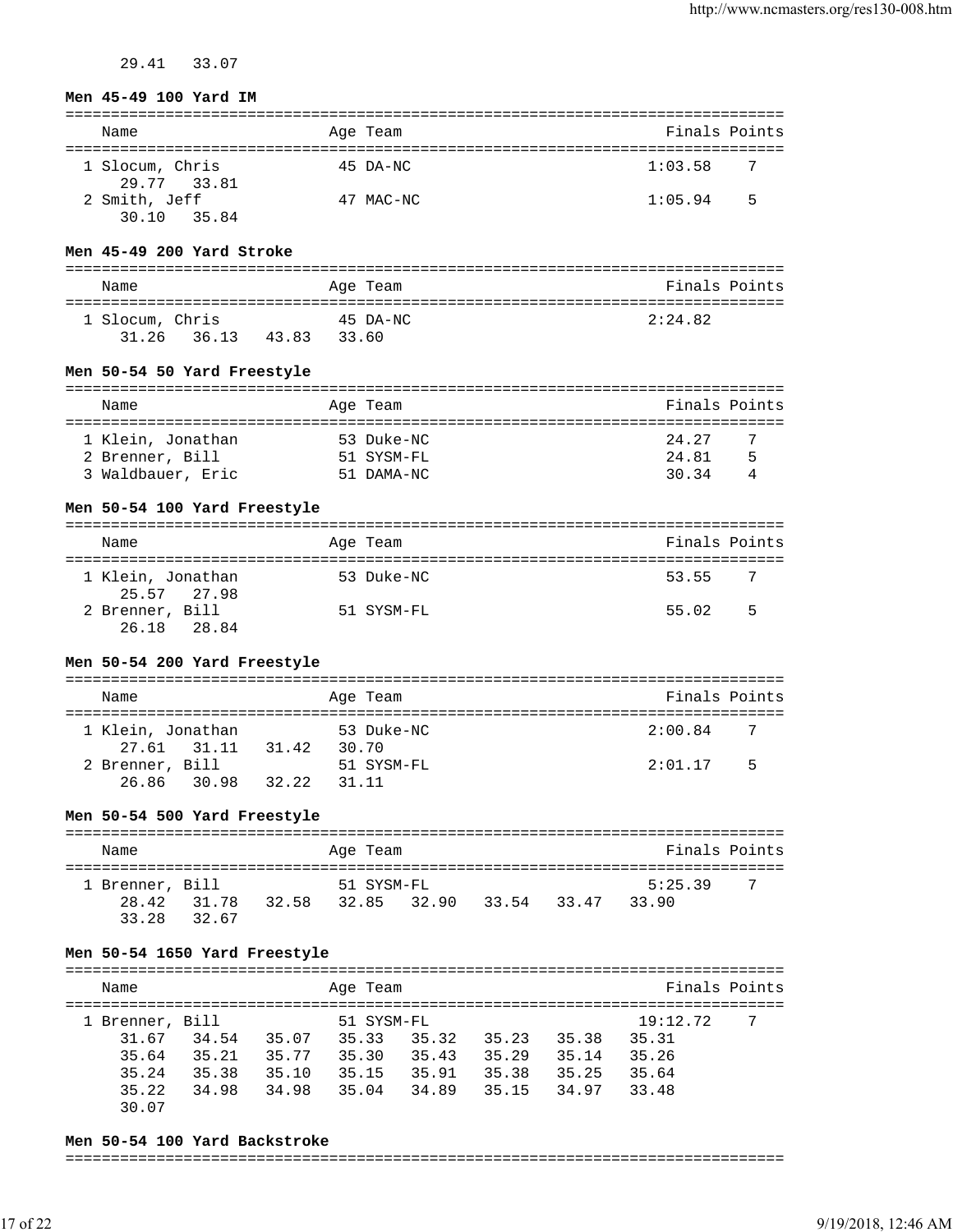| Name                                            |             | Age Team             | Finals Points |   |
|-------------------------------------------------|-------------|----------------------|---------------|---|
|                                                 |             |                      |               |   |
| 1 Klein, Jonathan<br>28.72 30.90                |             | 53 Duke-NC           | 59.62         | 7 |
| 2 Massey, Dale<br>47.65 54.26                   |             | 53 YOTA-NC           | 1:41.91       | 5 |
| Men 50-54 200 Yard Stroke                       |             |                      |               |   |
|                                                 |             |                      |               |   |
| Name                                            |             | Age Team             | Finals Points |   |
| 1 Klein, Jonathan                               |             | 53 Duke-NC           | 2:52.89       |   |
| 51.83<br>28.28                                  | 48.83 43.95 |                      |               |   |
|                                                 |             |                      |               |   |
| Men 50-54 100 Yard Breaststroke                 |             |                      |               |   |
| Name                                            |             | Age Team             | Finals Points |   |
|                                                 |             |                      |               |   |
| 1 Waldbauer, Eric<br>37.29<br>40.41             |             | 51 DAMA-NC           | 1:17.70       | 7 |
| 2 Paulsen, Erik<br>38.96<br>43.22               |             | 52 NCAM-NC           | 1:22.18       | 5 |
| 3 Massey, Dale                                  |             | 53 YOTA-NC           | 1:37.53       | 4 |
| 45.46<br>52.07                                  |             |                      |               |   |
| Men 50-54 200 Yard Stroke                       |             |                      |               |   |
| Name                                            |             | Age Team             | Finals Points |   |
|                                                 |             |                      |               |   |
| 1 Waldbauer, Eric<br>44.00 43.27 42.70<br>37.85 |             | 51 DAMA-NC           | 2:47.82       |   |
| Men 50-54 100 Yard IM                           |             |                      |               |   |
|                                                 |             |                      |               |   |
| Name                                            |             | Age Team             | Finals Points |   |
| 1 Waldbauer, Eric                               |             | 51 DAMA-NC           | 1:15.46       | 7 |
| 35.78<br>39.68                                  |             |                      |               |   |
| 2 Massey, Dale                                  |             | 53 YOTA-NC           | 1:29.99       | 5 |
| 42.41<br>47.58                                  |             |                      |               |   |
| Men 55-59 50 Yard Freestyle                     |             |                      |               |   |
| Name                                            |             | Age Team             | Finals Points |   |
|                                                 |             |                      |               |   |
| 1 Schmitz, Bob                                  |             | 58 DA-NC             | 27.27         | 7 |
| 2 Kelley, Steve                                 |             | 59 TRYM-NC           | 29.31         | 5 |
| 3 McCrea, Bill                                  |             | 57 YOTA-NC           | 33.87         | 4 |
| Men 55-59 100 Yard Freestyle                    |             |                      |               |   |
|                                                 |             |                      |               |   |
| Name                                            |             | Age Team             | Finals Points |   |
| 1 Schmitz, Bob<br>32.85<br>29.28                |             | 58 DA-NC             | 1:02.13       | 7 |
| 2 Kelley, Steve                                 |             | 59 TRYM-NC           | 1:09.04       | 5 |
| 32.21<br>36.83                                  |             |                      |               |   |
| 3 Seifart, Curt<br>36.09 39.38                  |             | 58 North Carolina-NC | 1:15.47       | 4 |
| 4 McCrea, Bill                                  |             | 57 YOTA-NC           | 1:20.87       | 3 |

**Men 55-59 200 Yard Freestyle**

39.31 41.56

| ------<br>______ |             |                                        |
|------------------|-------------|----------------------------------------|
| Name             | Aqe<br>"eam | Fina<br>$\tilde{\phantom{a}}$<br>∙ ∼ ب |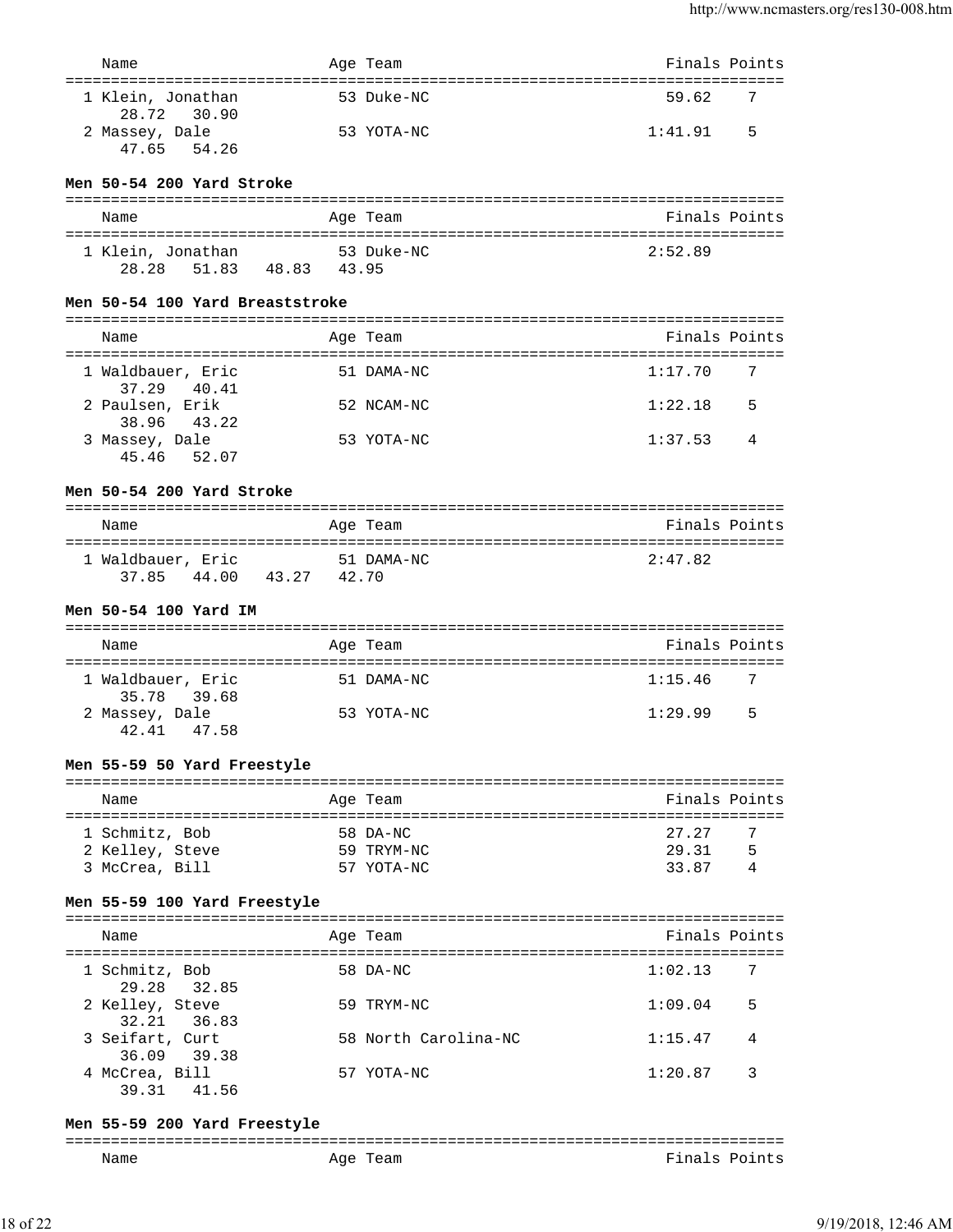| 1 Haney, Rich                                   | 57 DAMA-NC                |                                                 |       | 2:27.26                                          | 7 |
|-------------------------------------------------|---------------------------|-------------------------------------------------|-------|--------------------------------------------------|---|
| 33.56<br>37.87 38.60 37.23                      |                           |                                                 |       |                                                  |   |
| Men 55-59 500 Yard Freestyle                    |                           |                                                 |       |                                                  |   |
| Name                                            | Age Team                  |                                                 |       | Finals Points                                    |   |
| 1 Haney, Rich                                   | 57 DAMA-NC                |                                                 |       | 6:46.28                                          | 7 |
| $33.52 \qquad 38.40 \qquad 41.04 \qquad 42.15$  |                           | 42.58 43.10 42.93 42.86                         |       |                                                  |   |
| 42.71<br>36.99                                  |                           |                                                 |       |                                                  |   |
| Men 55-59 1650 Yard Freestyle                   |                           |                                                 |       |                                                  |   |
| Name                                            | =============<br>Age Team |                                                 |       | Finals Points                                    |   |
| 1 Seifart, Curt                                 | 58 North Carolina-NC      |                                                 |       | 25:38.44                                         | 7 |
| 39.17 47.26 48.84 48.10 47.94 47.30 47.43 47.50 |                           |                                                 |       |                                                  |   |
| 47.11                                           |                           | 47.05  46.82  46.37  47.09  46.89  47.12  46.58 |       |                                                  |   |
| 47.03 46.90 47.45 46.24 46.97 46.40 46.72 46.63 |                           |                                                 |       |                                                  |   |
| 46.57                                           |                           | 45.99  46.55  46.48  46.46  46.66               | 47.23 | 45.84                                            |   |
| 43.75                                           |                           |                                                 |       |                                                  |   |
| Men 55-59 100 Yard Backstroke                   |                           |                                                 |       | ---------------------------------                |   |
| Name                                            | Age Team                  |                                                 |       | Finals Points                                    |   |
|                                                 |                           |                                                 |       |                                                  |   |
| -- Seifart, Curt<br>44.58<br>46.91              | 58 North Carolina-NC      |                                                 |       | DQ                                               |   |
| Men 55-59 100 Yard Breaststroke                 |                           |                                                 |       |                                                  |   |
| Name                                            | Age Team                  |                                                 |       | Finals Points                                    |   |
| 1 Schmitz, Bob                                  | 58 DA-NC                  |                                                 |       | 1:14.10                                          | 7 |
| 34.39 39.71<br>2 McCrea, Bill                   |                           |                                                 |       |                                                  |   |
| 51.81<br>45.91                                  | 57 YOTA-NC                |                                                 |       | 1:37.72                                          | 5 |
| Men 55-59 100 Yard Butterfly                    |                           |                                                 |       |                                                  |   |
| Name                                            | Age Team                  |                                                 |       | ===============================<br>Finals Points |   |
| ======================                          |                           |                                                 |       |                                                  |   |
| 1 Haney, Rich<br>36.36<br>43.87                 | 57 DAMA-NC                |                                                 |       | 1:20.23                                          | 7 |
| Men 55-59 100 Yard IM                           |                           |                                                 |       |                                                  |   |
| Name                                            | Age Team                  |                                                 |       | Finals Points                                    |   |
|                                                 |                           |                                                 |       |                                                  |   |
| 1 Schmitz, Bob<br>37.91<br>31.85                | 58 DA-NC                  |                                                 |       | 1:09.76                                          | 7 |
| Men 60-64 100 Yard Freestyle                    |                           |                                                 |       | ================================                 |   |
| Name                                            | Age Team                  |                                                 |       | Finals Points                                    |   |
|                                                 |                           |                                                 |       |                                                  |   |
| 1 Anderson, Craig<br>32.98<br>30.43             | 61 TRYM-NC                |                                                 |       | 1:03.41                                          | 7 |
| Men 60-64 200 Yard Stroke                       |                           |                                                 |       |                                                  |   |
| Name                                            | Age Team                  |                                                 |       | Finals Points                                    |   |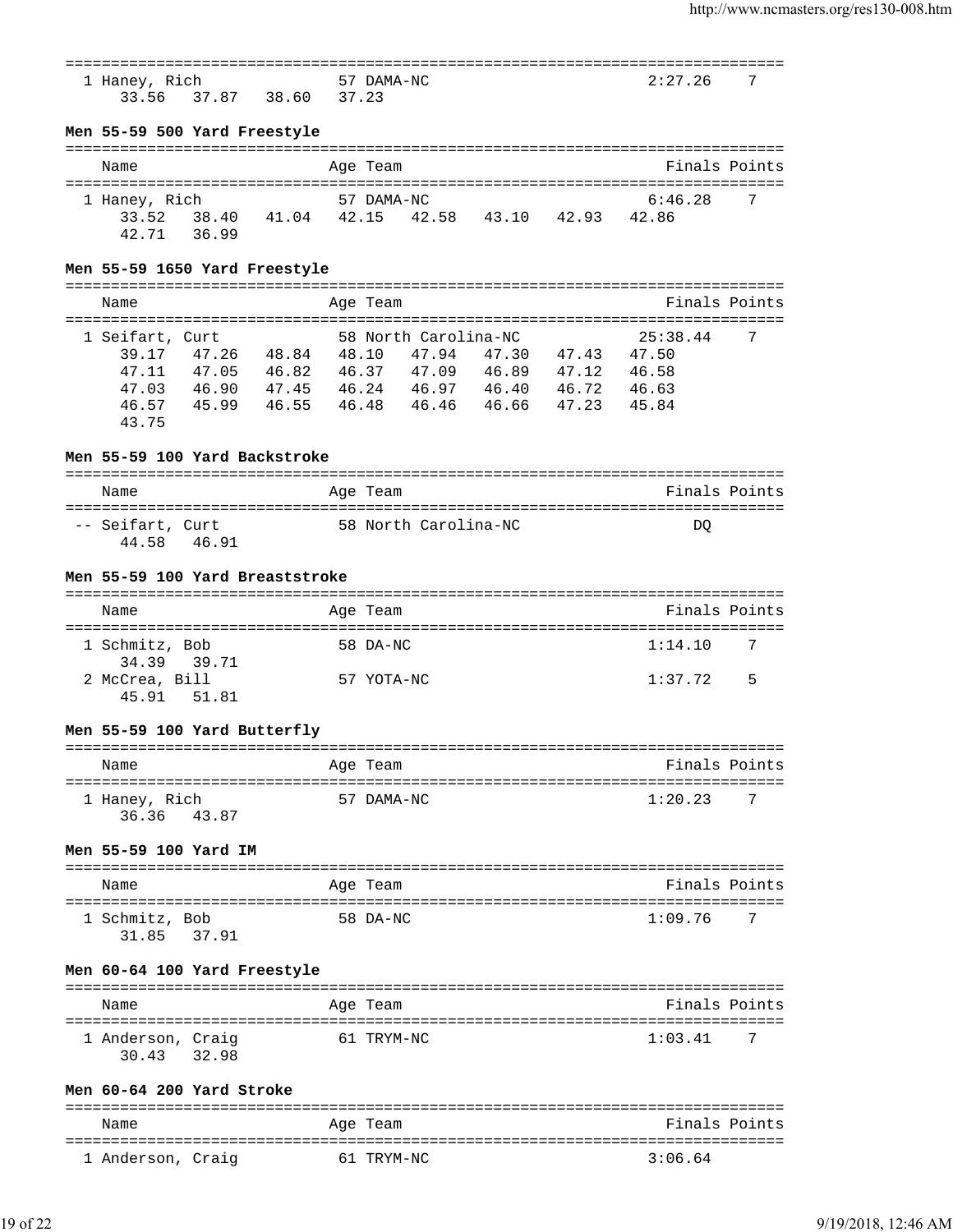41.39 47.20 49.68 48.37

### **Men 60-64 100 Yard IM**

| Name                       |       | Age Team   | Finals Points |    |
|----------------------------|-------|------------|---------------|----|
| 1 Anderson, Craig<br>36.73 | 40.17 | 61 TRYM-NC | 1:16.90       | -7 |

## **Men 65-69 100 Yard Freestyle**

| Name                 | Age Team   | Finals Points  |
|----------------------|------------|----------------|
| 1 Van Meeteren, Hans | 66 TRYM-NC | 1:23.41<br>- 7 |
| 39.60<br>43.81       |            |                |

# **Men 65-69 500 Yard Freestyle**

| Name                 |       |       |       | Age Team   |             |       |       | Finals Points |     |
|----------------------|-------|-------|-------|------------|-------------|-------|-------|---------------|-----|
| 1 Fletcher, Doug     |       |       |       | 68 RAM-NC  |             |       |       | 7:58.35       | - 7 |
| 40.64 46.29          |       | 47.81 |       |            | 48.74 49.03 | 49.17 | 51.33 | 48.63         |     |
| 50.00 46.71          |       |       |       |            |             |       |       |               |     |
| 2 Van Meeteren, Hans |       |       |       | 66 TRYM-NC |             |       |       | 8:35.56       | 5   |
| 46.85                | 52.01 | 53.15 | 54.21 |            | 51.43       | 54.31 |       | 50.86 1:43.86 |     |
| 50.85                |       |       |       |            |             |       |       |               |     |

# **Men 65-69 1650 Yard Freestyle**

| Name             |       |       | Age Team  |       |       |       | Finals Points |    |
|------------------|-------|-------|-----------|-------|-------|-------|---------------|----|
|                  |       |       |           |       |       |       |               |    |
| 1 Fletcher, Doug |       |       | 68 RAM-NC |       |       |       | 27:29.71      | -7 |
| 41.88            | 47.23 | 49.17 | 49.09     | 49.83 | 49.65 | 49.79 | 51.20         |    |
| 49.46            | 49.34 | 50.39 | 50.54     | 49.61 | 49.95 | 49.84 | 50.05         |    |
| 50.81            | 50.87 | 50.80 | 50.52     | 50.63 | 50.28 | 50.93 | 51.36         |    |
| 51.17            | 50.80 | 51.38 | 50.97     | 51.02 | 51.06 | 50.61 | 50.03         |    |
| 49.45            |       |       |           |       |       |       |               |    |

## **Men 65-69 100 Yard Breaststroke**

| Name                      |       | Age Team  | Finals Points |     |
|---------------------------|-------|-----------|---------------|-----|
| 1 Fletcher, Doug<br>43.25 | 49.08 | 68 RAM-NC | 1:32.33       | - 7 |

# **Men 65-69 100 Yard Butterfly**

| Name                  | Age Team   | Finals Points |
|-----------------------|------------|---------------|
|                       |            |               |
| -- Van Meeteren, Hans | 66 TRYM-NC | DO            |
| 50.41 53.82           |            |               |

## **Men 75-79 50 Yard Freestyle**

| Name             | Age Team             | Finals Points |    |
|------------------|----------------------|---------------|----|
| 1 Barrett, Steve | 77 North Carolina-NC | 42.42         | -7 |

# **Men 75-79 100 Yard Freestyle**

| Name                            | Age Team |                      | Finals Points |     |
|---------------------------------|----------|----------------------|---------------|-----|
| 1 Barrett, Steve<br>46.68 53.89 |          | 77 North Carolina-NC | 1:40.57       | - 7 |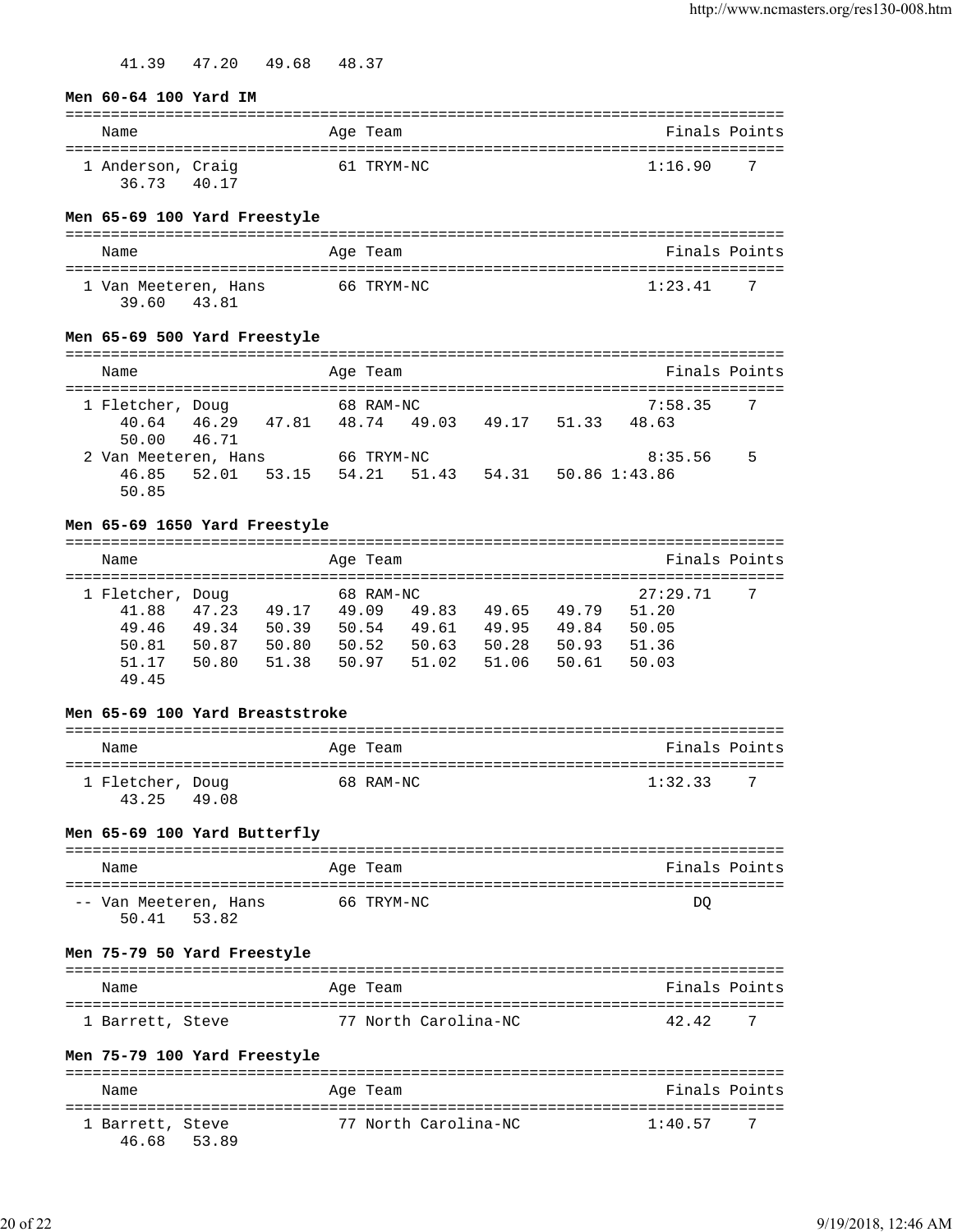#### **Men 75-79 100 Yard Breaststroke**

| Name                              | Age Team             | Finals Points |
|-----------------------------------|----------------------|---------------|
| 1 Barrett, Steve<br>52.96 1:06.13 | 77 North Carolina-NC | 1:59 09       |

### **Men 75-79 100 Yard IM**

| Name                      |       | Age Team             | Finals Points |     |
|---------------------------|-------|----------------------|---------------|-----|
| 1 Barrett, Steve<br>51 04 | 59.64 | 77 North Carolina-NC | 1:50.68       | - 7 |

### **Mixed 18+ 200 Yard Freestyle Relay**

| Team                                |              |                            | Finals Points |   |
|-------------------------------------|--------------|----------------------------|---------------|---|
|                                     |              |                            |               |   |
| 1 Raleigh Area Masters-NC 'A'       |              |                            | $1:49.04$ 14  |   |
| 1) Carroll, Kathleen W25            |              | 2) Corona, Amy W26         |               |   |
| 3) Parva, Madeline W23              |              | 4) Braun, Erika W38        |               |   |
| 27.77 28.82 27.18 25.27             |              |                            |               |   |
| 2 North Carolina Aquatic Masters-NC | <u>י A</u> י |                            | 1:54.30 10    |   |
| 1) Hogan, Patrica W41               |              | 2) Pate, Virginia W28      |               |   |
| 3) Paulsen, Erik M52                |              | 4) Hurt, John M40          |               |   |
| 30.63 29.00 18.83 35.84             |              |                            |               |   |
| 3 Durham Area Masters-NC 'A'        |              |                            | 2:03.87       | 8 |
| 1) Williams, Heidi W41              |              | 2) Adams, Michael M26      |               |   |
| 3) Klober, Roland M42               |              | 4) Grego, Sonia W41        |               |   |
| 27.74 31.72 30.14<br>34.27          |              |                            |               |   |
| 4 Trym-NC 'A'                       |              |                            | 2:08.98       | 6 |
| 1) Anderson, Craig M61              |              | 2) Van Meeteren, Greta W63 |               |   |
| 3) Kelley, Steve M59                |              | 4) Packard, Andrea W35     |               |   |
| 29.59 29.03<br>41.54 28.82          |              |                            |               |   |

### **Mixed 18+ 400 Yard Freestyle Relay**

=============================================================================== Team **Finals Points** =============================================================================== 1 Durham Area Masters-NC 'A' 4:44.15 14 1) Sadosky, Daniel M35 2) Adams, Michael M26 3) Sanchez, Teresa W30  $\hskip1cm 4)$  Grego, Sonia W41 26.75 57.66 33.97 1:13.63 34.30 1:12.36 37.74 1:20.50<br>2 Trym-NC 'A' 4:53.29 1 2 Trym-NC 'A' 4:53.29 10 1) Packard, Andrea W35 2) Kelley, Steve M59 3) Van Meeteren, Greta W63 4) Anderson, Craig M61 30.27 1:03.28 33.29 1:10.24 42.78 1:30.39 33.51 1:09.38

#### **Mixed 18+ 200 Yard Medley Relay**

=============================================================================== Team Finals Points =============================================================================== 1 Raleigh Area Masters-NC 'A' 2:11.76 14 1) Corona, Amy W26 2) Carroll, Kathleen W25 3) Parva, Madeline W23 4) Braun, Erika W38 37.90 37.22 30.46 26.18 2 Durham Area Masters-NC 'A' 2:20.54 10 1) Sanchez, Teresa W30 2) Anderson, Missy W45 3) Haney, Rich M57 4) Adams, Michael M26 37.32 38.45 32.09 32.68 3 Trym-NC 'A' 2:37.13 8 1) Anderson, Craig M61 2) Van Meeteren, Greta W63 3) Packard, Andrea W35 4) Van Meeteren, Hans M66 40.24 47.10 30.43 39.36